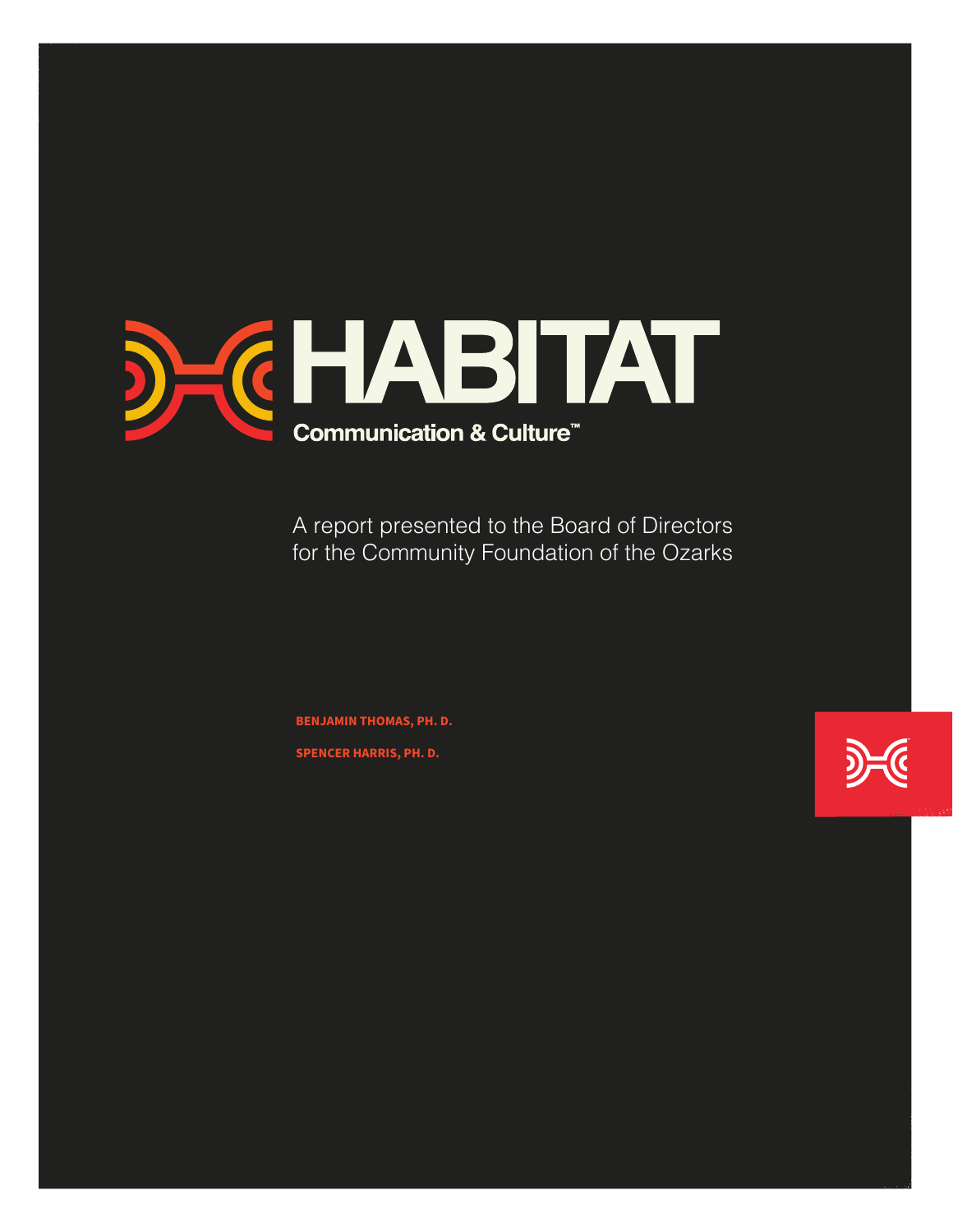# **Executive Summary**

In Winter-Spring 2021, Habitat Communication & Culture executed a research project commissioned and guided by the leadership of the Community Foundation of the Ozarks' (CFO) charge to investigate the feasibility of creating a capacity-building organization (CBO) in the Ozarks and Southern Missouri region. Using a 4-pronged research approach, including a review of existing literature and documentation, conversations with existing CBO professionals, focus-group style interviews with area non-profit leaders, and a 60+ item survey provided to the CFO's member network, the research team answered the specific charges provided to them.

**1.** A CBO in the Ozarks and Southern Missouri region could effectively serve a range of needs for Non-Profit groups, including growing their abilities for

- **a.** Development and fundraising
- **b.** Raising awareness about their service(s) and mission
- **c.** Finding and retaining volunteer and paid workforce
- **2.** Target users would seek and employ the services of a CBO

**a.** At least 50% of respondents would use all potential service areas at least once annually. A CBO could, based on responses to the survey, expect to fulfill a need for 60- 70+% of groups in almost all potential service areas at least once or twice yearly. **b.** At least 50% of respondents would seek all potential service(s) areas from a CBO, rather than a different servic e provider. More than 90% of respondents were more likely to seek grant-writing, development, and consulting services from a CBO, rather than a different service provider.

**3.** A CBO located in Springfield, MO may limit its use by a portion (13-33%) of non-profit groups, although respondents were very willing to receive services completely virtually, with 62% willing to receive many or all services virtually and 91% willing to receive at least some services virtually.

**4.** Non-profit groups' reported likely usage of a CBO differed according to their characteristics, including the group's evolution from more simple to more complex, such that simpler groups expressed different needs from larger, more complex groups.

The research team also uncovered a number of insights relevant to creating a CBO, including

**1.** Non-profit groups' level of trust in the CFO increases their likelihood of using a CBO's services, especially if the CBO is affiliated with the CFO.

**2.** A CBO can offer unique support to potential users by serving as a hub for fostering collaboration/coordination among member groups with shared/similar interests. These groups often experience, sometimes unnecessarily or unknowingly, competition for finite resources that could be shared in a strategic partnership of aligned missions.

**3.** A range of potential early models of a CBO, based on prioritized user needs and efficiency of operations.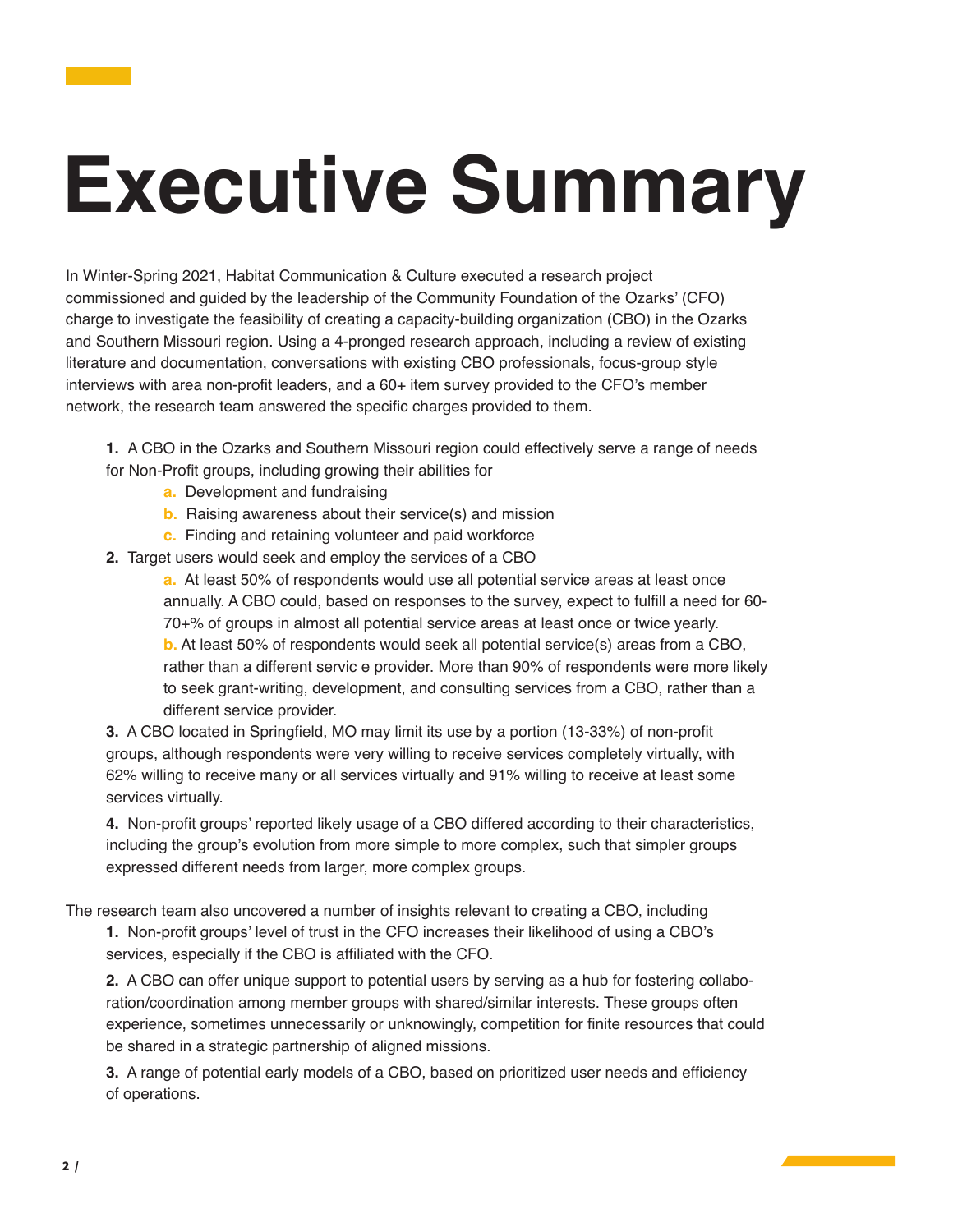## **Table of Contents**

| <b>EXECUTIVE SUMMARY</b>     | 1  |
|------------------------------|----|
| <b>BACKGROUND</b>            | 4  |
| <b>METHODS</b>               | 5  |
| <b>RESULTS</b>               | 9  |
| <b>ANSWERS TO THE CHARGE</b> | 10 |
| <b>KEY INFERENCES</b>        | 11 |
| <b>REVEALED INSIGHTS</b>     | 14 |
| <b>SURVEY RESULTS</b>        | 15 |
| <b>13 SERVICE CATEGORIES</b> | 17 |
| <b>AREAS OF NEED</b>         | 20 |
| <b>GROUP CHARACTERISTICS</b> | 21 |
| <b>SURVEY RESPONSES</b>      | 22 |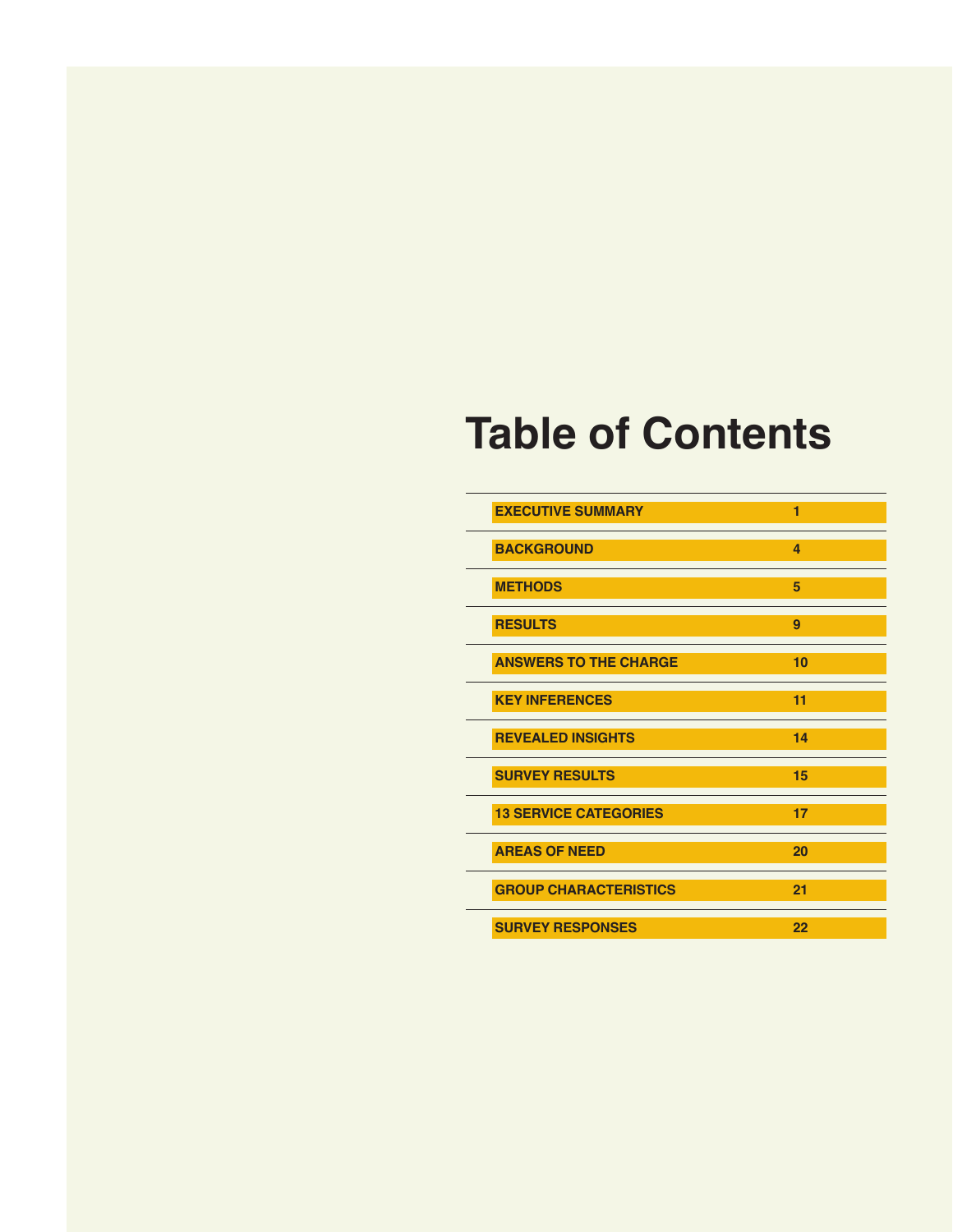# **Background**

In Fall 2020, the Community Foundation of the Ozarks' (CFO) leadership commissioned Habitat Communication & Culture to provide research-based insights on the feasibility of establishing a capacity-building organization (CBO) to serve the non-profit organizations (NPO) in the Ozarks and Southern Missouri region. The CFO guided the research direction with a number of charges, including

#### **ANSWERING THE FOLLOWING QUESTIONS**

- In what areas do non-profit groups need more help?
- To what extent would network partners (i.e., non-profit groups in the geographic region) use the services offered by a capacity-building organization?
	- ‣ What service area(s) are the highest need for network partners?
	- ‣ What service area(s) would receive the highest amount of use?
- To what extent would network partners not use a capacity-building organization because of
	- The non-profit organization's geographic location
	- The virtual (as compared to in-person) delivery of services
- How might answers to the questions above differ, according to the characteristics of the non-profit organization receiving the service?

#### **GATHERING INFORMATION FROM**

- Knowledgeable leaders and managers of existing capacity-building organizations in other cities
- As many of the network partners as possible, in order to include the most representative collection of perspectives.
- Qualitative, dynamic interviews with typical, likely users
- Quantitative, widely distributed survey responses among the non-profit member network

Based on this charge, in the Winter and Spring of 2021, Habitat Communication & Culture completed a multi-pronged, phased approach to researching the feasibility of a capacity-building organization in the Ozarks and Southern Missouri region. A full description of the methods can be found in this report. Along with providing this report, Habitat Communication & Culture presented the results of this research effort to the Board of the Community Foundation of the Ozarks in June 2021.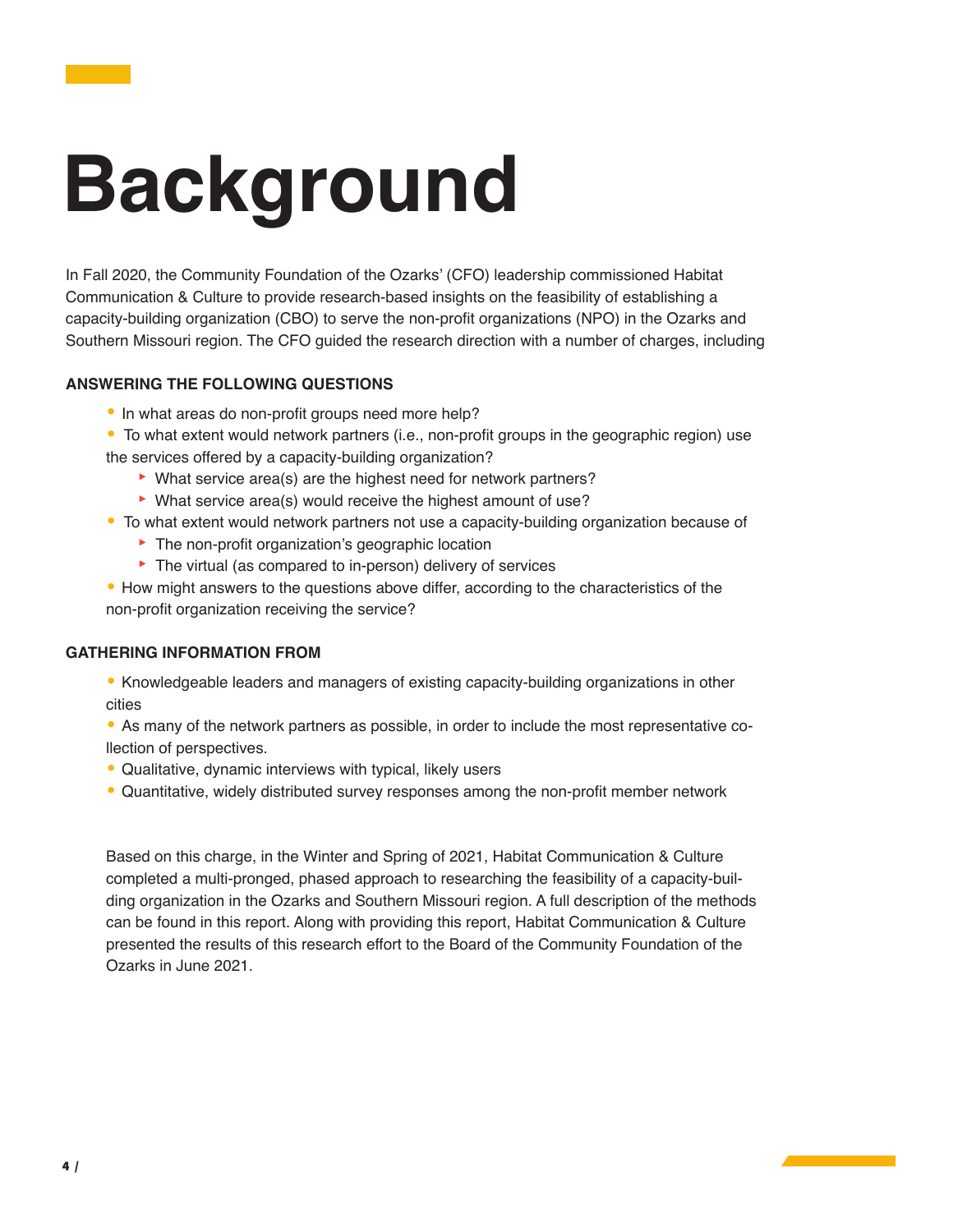# **Methods**

Habitat Communication & Culture's research team conducted four major types of research in addressing the charge. Each type of research added unique value to the overall effort, and a summary of each method is presented below.

**1.** Searching and reviewing available, existing literature on the needs for increased capacity among non-profit organizations, based on non-profit leadership and management texts.

**a.** Relatively little text was available to address this specific question, as capacity-building organizations are a seemingly recent resource offered to non-profit communities.

**b.** This process yielded a clear conclusion: non-profits are experiencing increasing challenges to do more with less, to operate more like businesses without sacrificing the prioritization of for-good/pro-social missions, and to embrace more opportunities for partnerships and new relationships to meet these challenges.

**2.** 60-90 minute conversations with leaders of existing, successful capacity-building organizations.

**a.** These conversations revealed how capacity-building organizations may grow from inception to fully operational, serving hundreds (if not thousands) of user organizations, featuring multiple organizational divisions and operational specialties.

**b.** These leaders discussed the types of services offered, and their view of the relative needs of their user groups.

**3.** Focus-group-style (i.e., semi-structured) 30-45 minutes interviews with 11 non-profit organization leaders from the Ozarks and Southern Missouri region

**a.** These conversations are valuable in adding rich texture to the quantitative data gathered in other research methods, and participants were given ample opportunity to expand on their specific needs and challenges.

**b.** These conversations illuminated a central need for a capacity-building organization as a facilitator for non-profits to learn about and collaborate on mutual grant opportunities.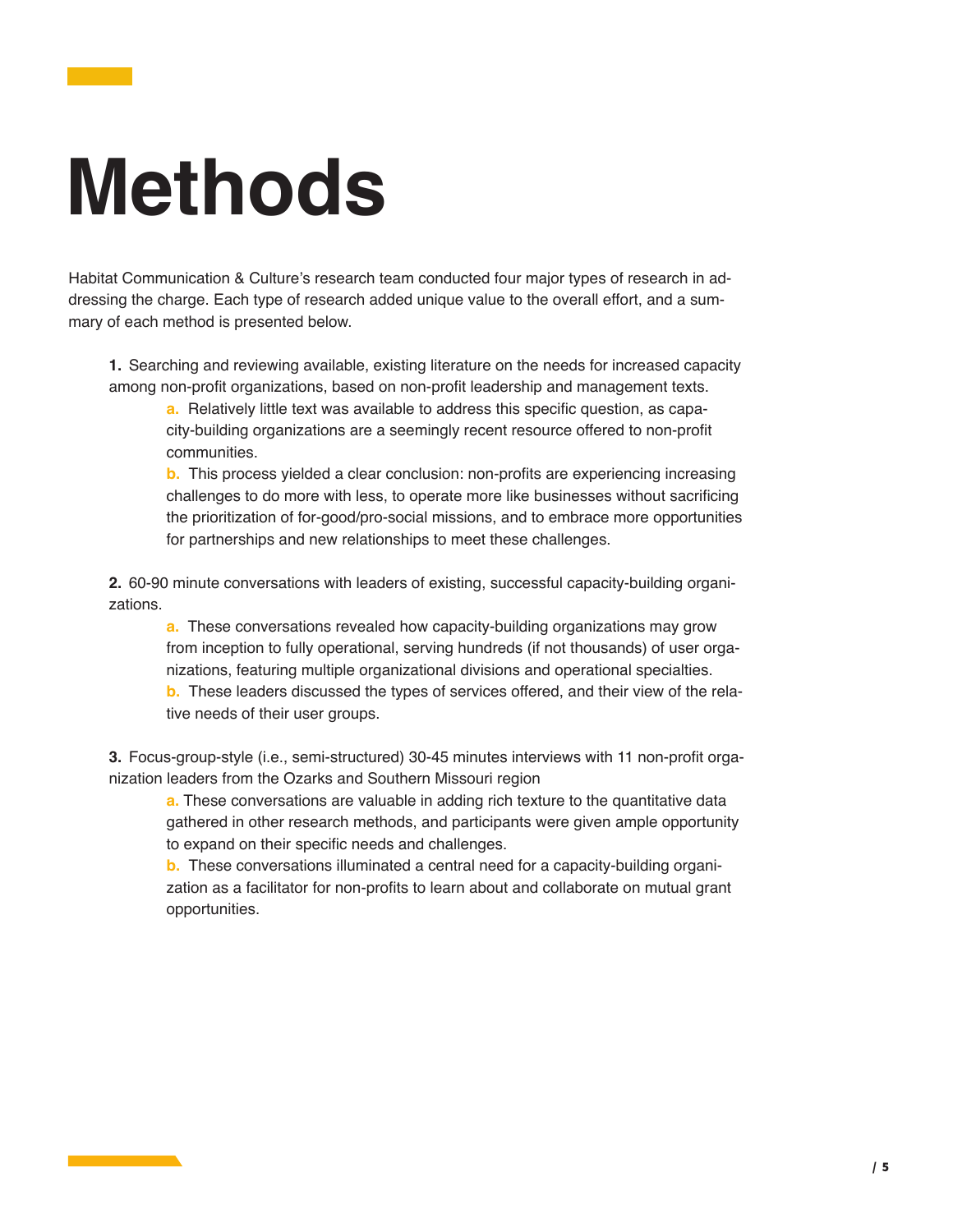**4.** A widely distributed (700+ recipients) 60+-item survey asking a targeted set of questions related to the charge of the research effort.

**a.** Primarily, this survey gathered responses related to a list of 13 service areas that a capacity-building organization could offer, which were generated from insights provided by a review of existing literature, conversations with capacity-building organization leaders, and input from the Community Foundation of the Ozarks' leadership.

**b.** This survey cast the widest net for input and responses among the most likely users of a potential capacity-building organization in the region.

**c.**144 respondents served in non-profit groups operating across the target geographic area, including 42% from Greene County, 12% from Jasper County, and remaining respondents concentrated in the 417-region but also spreading into other regions of Missouri and bordering states.

**d.** These quantitative results provided a more objective glimpse into the reported needs and likely usage behaviors of network partners related to a capacity-building organization.

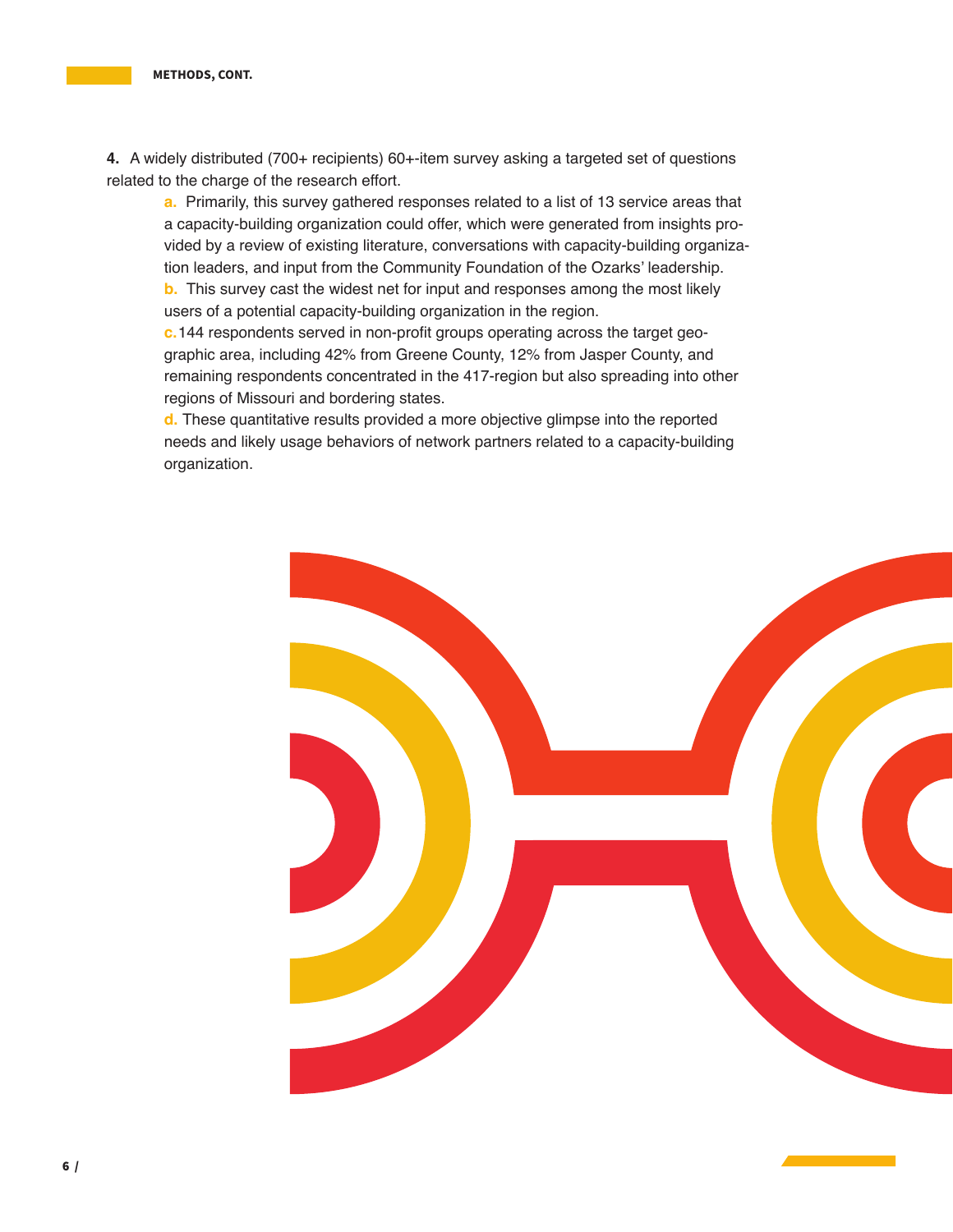# **Flow of Data**

HABITAT COMMUNICATION & CULTURE

#### DEFINES & CONDUCTS RESEARCH Charged by CFO **60-90 MINUTE CONVERSA-TION WITH NFP LEADERS**  Leaders discussed the types of services offered, and their view of the relative needs of their user groups. **FOCUS GROUP INTERVIEWS**  These conversations illuminated a central need for a CBO as a facilitator to learn about and collaborate on mutual grant opportunities. **RESEARCH & EXISTING DATA ANALYSIS** This process yielded a clear conclusion: non-profits are experiencing increasing challenges to do more with less **WIDELY DISTRIBUTED (700+) 60+ ITEM SURVEY** This survey cast the widest net for input and responses among the most likely users of a CBO HABITAT **SYNTHESIZES DATA** HABITAT **ANALYZES DATA** HABITAT COMMUNICATION & CULTURE PRESENTS FINDINGS TO COMMUNITY FOUNDATION OF THE OZARKS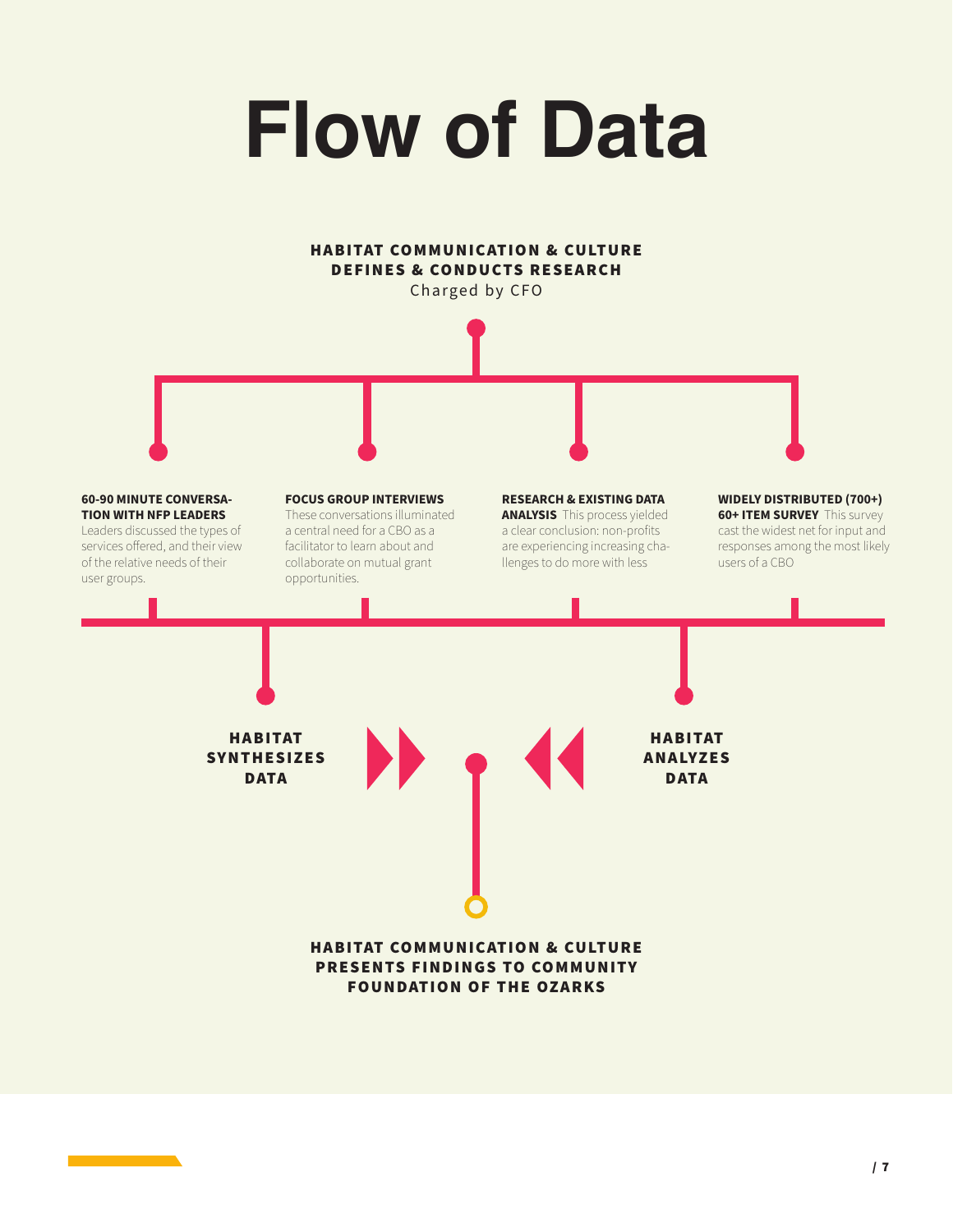# **Capacity-Building Service Categories**

Broadly, Habitat Communication & Culture sought to learn more about a non-profit organizations' orientation to, including the significance of need and willingness to use and/or pay for, the following 13 types of services that a capacity-building organization could provide.

- **• STAFFING & TALENT (HIRING, PERF. MANAGEMENT)**
- **• EMPLOYEE BENEFITS (PAYROLL, HEALTH INSURANCE)**
- **• HR COMPLIANCE (LEGAL COMPLIANCE, DEI, CULTURAL CONSCIOUSNESS)**
- **• ORG. GOVERNANCE (BY-LAWS, BOARD MANAGEMENT/ COMPOSITION, BOARD DEVELOPMENT)**
- **• IT SUPPORT (CYBERSECURITY, TECH. SUPPORT, SOFTWARE ACCESS)**
- **• IT RESOURCES (EQUIPMENT, STORAGE/CLOUD/SERVER)**
- **• ORGANIZATIONAL DEVELOPMENT (BUILDING DONOR RELATIONSHIPS FUNDRAISING BRANDING/MARKETING PLANNED GIVING/ESTATES)**
- **• GRANT WRITING**
- **• CONSULTING FOR NON-PROFITS (EXECUTIVE DIRECTOR/ LEADERSHIP COACHING STRATEGIC PLANNING IMPLEMENTATION)**
- **• VOLUNTEER MANAGEMENT**
- **• INSURANCE/RISK MANAGEMENT**
- **• ACCOUNTING/FINANCIAL CONSULTING**
- **• SECURITY/DISASTER PLANNING**

#### $\ast$

**The specific results of all relevant research efforts to determine the importance and/or likely use of these services are covered in detail in the following pages, which also include key insights and uncovered by Habitat Communication & Culture in the course of this research**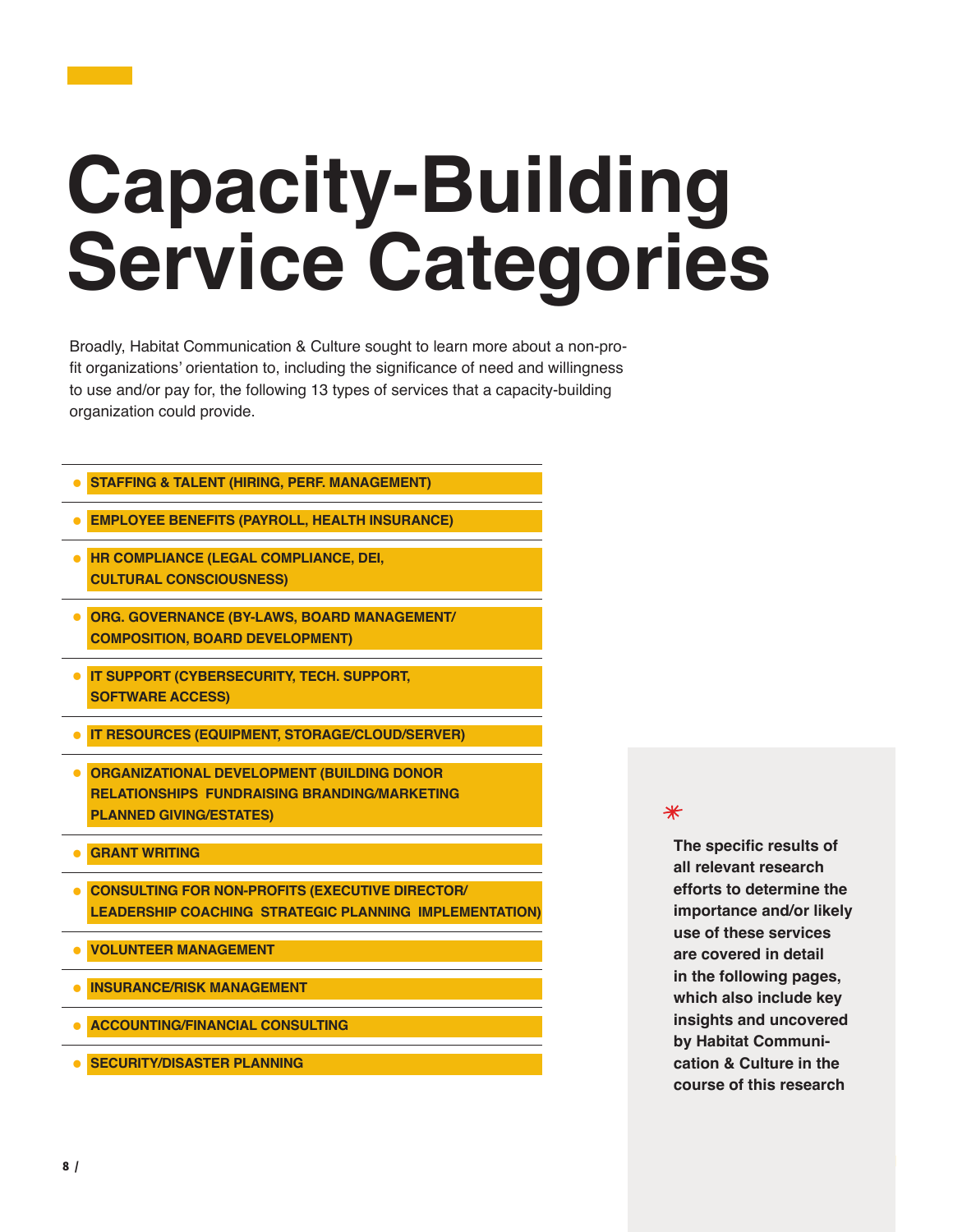# **Results**

Habitat Communication & Culture internally drafted more than 70 pages to document findings uncovered by this research effort. The research team considers actionable results more valuable for the Community Foundation of the Ozarks than a dense, comprehensive report. The research team welcomes requests for answers or specific insights not provided by this results section, but they begin with responses to the key questions established at the beginning of this process along with high-level insights before presenting summative results of survey data.

| <b>QUESTION</b>                                                                                             | <b>FINDING</b>                                                                                                                                                                                                                                                                                       |
|-------------------------------------------------------------------------------------------------------------|------------------------------------------------------------------------------------------------------------------------------------------------------------------------------------------------------------------------------------------------------------------------------------------------------|
| In what areas do non-profit groups need more<br>help?                                                       | Across 10 possible areas, groups reported the<br>greatest need for help<br>1. Obtaining more funding and, more broadly,<br>development assistance<br>2. Raising awareness about their service/mission<br>3. Finding/retaining volunteers & staff                                                     |
| To what extent would network partners use the<br>services offered by a capacity-building organiza-<br>tion? | Across 13 service areas<br>1. At least 50% of respondents report they would<br>use every service at least once yearly if it were<br>offered by a CBO.<br>2. At least 50% of respondents report they would<br>be likely or certainly seek every service from a<br>CBO, rather than a different vendor |
| What service area(s) are the highest need for<br>network partners?                                          | Obtaining funding, or other forms of development,<br>emerged as the most consistent, and highest-<br>importance need among respondents.                                                                                                                                                              |
| What service area(s) would receive the highest<br>amount of use?                                            | Resources for obtaining and retaining workfor-<br>ce-both volunteer and paid-was also a<br>high-priority for respondents                                                                                                                                                                             |
| To what extent would network partners not use a<br>capacity-building organization because of                | Resources related to obtaining funding, including<br>grant-writing, or other forms of development,<br>were most likely to receive the highest amount<br>of use. Non-profit consulting and IT support/re-<br>sources were also reported as higher-frequency<br>usage areas.                           |

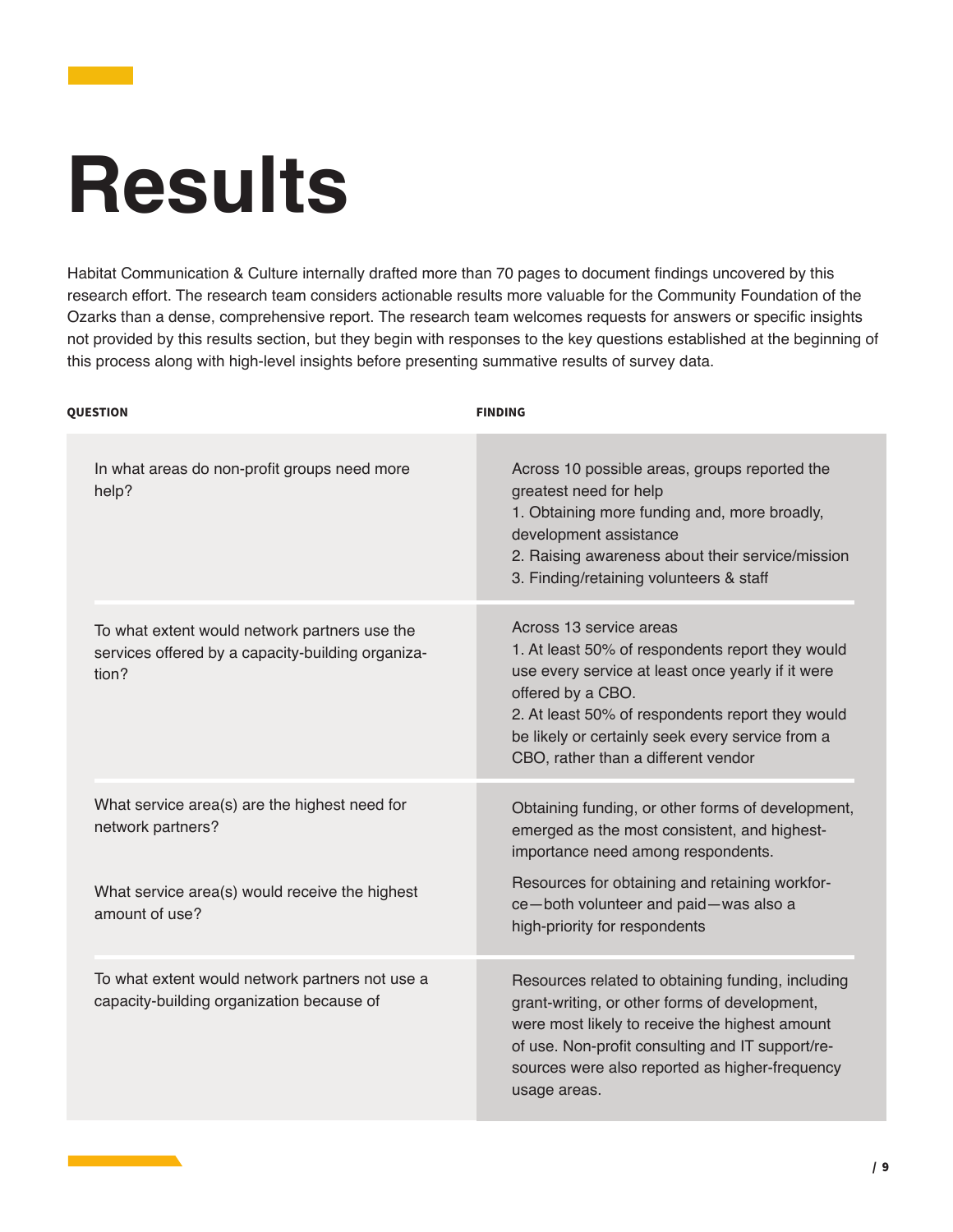| <b>QUESTION</b>                                                                                                                                                                               | <b>FINDING</b>                                                                                                                                                                                                                                                                                                                                                                                                                                                                               |
|-----------------------------------------------------------------------------------------------------------------------------------------------------------------------------------------------|----------------------------------------------------------------------------------------------------------------------------------------------------------------------------------------------------------------------------------------------------------------------------------------------------------------------------------------------------------------------------------------------------------------------------------------------------------------------------------------------|
| To what extent would network partners not use a<br>capacity-building organization because of                                                                                                  | Support for non-profit groups' governance, lea-<br>dership, and volunteer management also emer-<br>ged as likely high-use areas for a CBO                                                                                                                                                                                                                                                                                                                                                    |
| The non-profit organization's geographic location                                                                                                                                             | NPOs operating in a rural (as compared to sub-<br>or urban) location reported a somewhat lower<br>likelihood of using some CBO services (HR<br>compliance, consulting) and a greater likelihood<br>of using others (IT support/resources, accounting/<br>financial Support)<br>66% reported a CBO physically located in Sprin-<br>gfield, MO would limit their use "Not at all" or "A<br>little" and 13% reported this location would limit<br>their use of a CBO "A lot" or "A great deal". |
| The virtual (as compared to in-person) delivery<br>of services                                                                                                                                | 91% of respondents reported they would receive<br>at least some of the listed service areas virtually,<br>with 62% willing to receive any service virtually.                                                                                                                                                                                                                                                                                                                                 |
| How might answers to the questions above differ,<br>according to the characteristics (e.g. operating<br>budget, number of employees) of the non-profit<br>organization receiving the service? | Reported frequency, utility, and need of service<br>areas differed, intricately, to a number of group<br>characteristics, including:<br>• Groups' annual operating budget<br>• Volunteer and paid workforce volume<br>• Existing relationships with a relevant service<br>provider/vendor<br>• Groups' history of receiving a grant from the<br><b>CFO</b><br>Inferences drawn from these differences are<br>presented below, in the common themes and<br>insights sections.                 |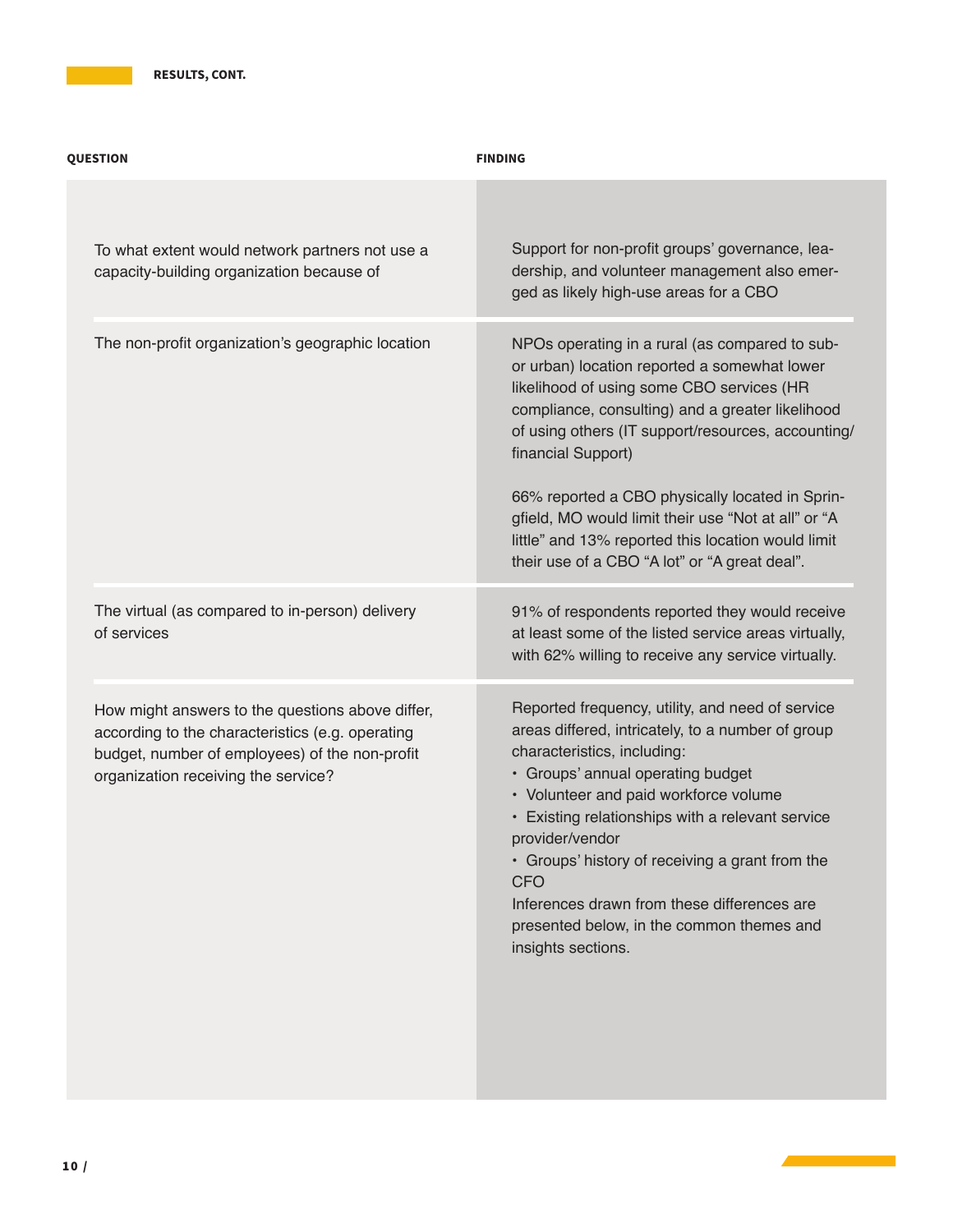# **Key Inferences**

## **Money Matters**

Funding and budgetary concerns surfaced repeatedly. Within survey responses, interviews, and focus group conversations, non-profit organizations clearly want to maintain viability and prioritize monetary resources—and securing reliable sources of funding—as a primary opportunity for growing their capacity.

## **Doing More with Whom?**

Non-profit organizations vastly range in their sizes—as counted by the number of people they rely on for achieving their mission—further complicated by the volunteer and/or paid composition of these workforces. As a result, groups experience many of the internal headaches and needs of any organization related to finding and acquiring talent, coordination of work for efficiency, and retaining and motivating those in their ranks. These are complicated by

• An internally felt, externally enacted pressure to maximize the organization's budgeting towards its for-good mission. This pressure leads non-profit organizations to spend less (as compared to for-profit organizations) on internal costs, like compensation, training, selection, and employee/staff relations. A capacity-building organization, as a cost-saving center maximizing economies of scale among many groups (by, for example, creating some shared resource/talent pools) can hopefully provide a large impact in these areas of internal need. • Leaders in these groups, often themselves unpaid or underpaid and without specific managerial training, face daunting challenges of how to efficiently complete organizational aims with minimal support staff and without abusing goodwill of volunteers or employees.

This research effort observed what appears to be a well-known reality of leading and managing non-profit organizations: more resources, more wisdom, and more guidance can help tremendously. However, faced with urgent operational (*e.g.,* completing a critical task/project) and viability concerns (*e.g.*, securing or growing funding), non-profit leaders and workforce members may possess less time and motivation to seek and receive support in areas like Human Resources or Organizational Effectiveness.

Despite this tension, many groups, especially more developed organizations expressed high likelihood of frequently using these types of services from a capacity-building organization.

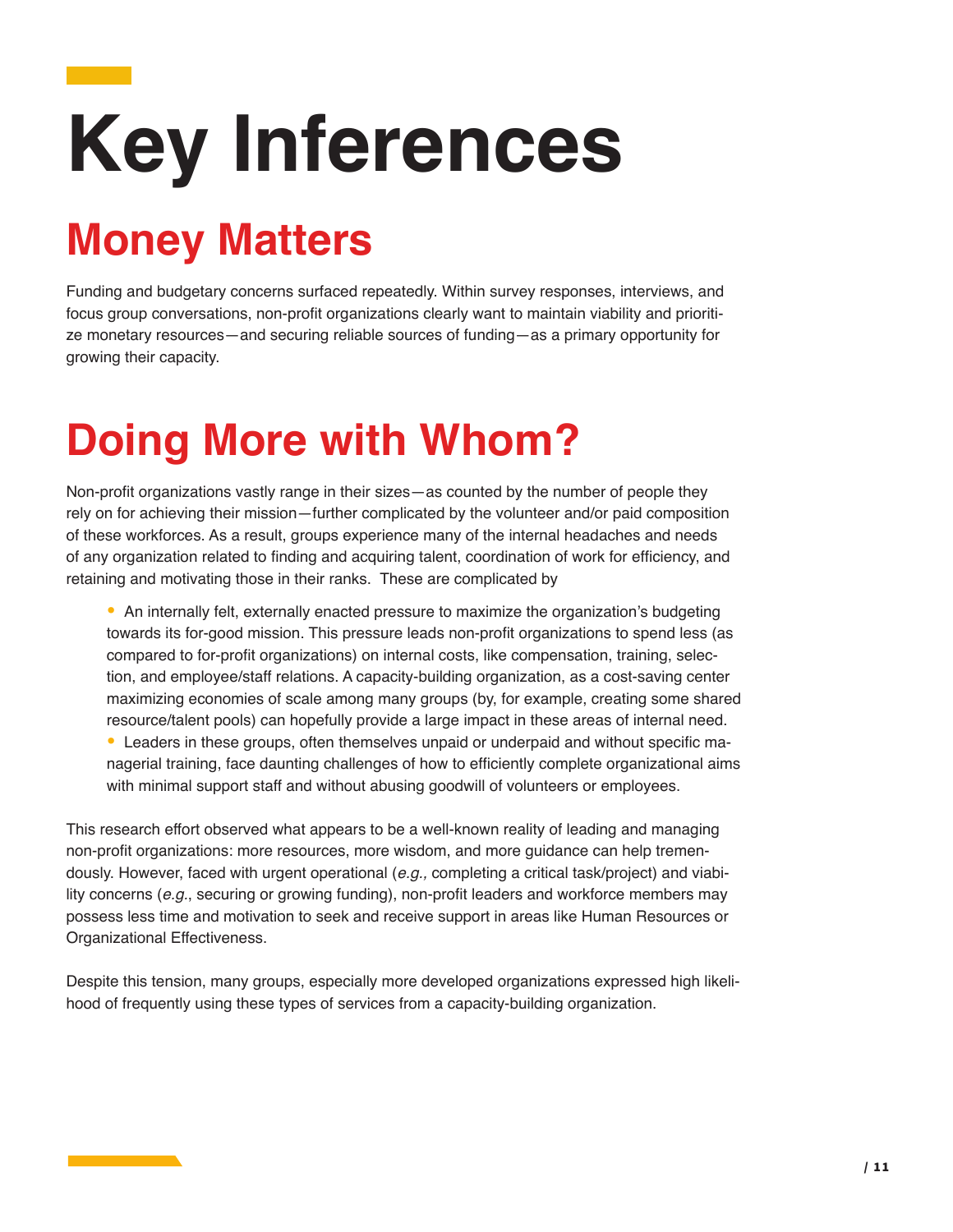## **Organizational Evolution**

If one considers any organization as a single entity, like an organism operating and seeking to survive and advance in an environment, then each organization experiences recognizable phases of progression from simpler to increasingly more complex. This research revealed the importance of a non-profit organization's evolution in the types of services a group would use and the frequency and intensity of their need or likely use of those services.

For example, groups with greater annual operating budgets reported greater need for support in staffing concerns (paid & volunteer), and a higher likelihood of frequently receiving HR compliance support from a CBO, but a lower willingness to seek support from a capacity-building organization for IT resources/support, and accounting/financial consulting. Similarly, groups with larger paid staff reported a lower likelihood of frequently seeking support from a capacity-building organization in areas of development, grant writing, and accounting/financial help, but a greater willingness to seek support from a capacity-building organization in areas of employee benefits.

As a result, a CBO would be well-advised to closely consider how to choose which services to offer and how to appeal to all of its network members, given the following possible priorities:

**1.** More developed groups often possess greater budgetary resources, which will be critical in generating revenue for using CBO services.

**a.** These groups report they are more likely to seek services like HR assistance and less likely to seek services like grant-writing & development.

**b.** This preference set is the complete opposite of those reported by less-developed groups, reporting a high likelihood for grant-writing and development, and the least likelihood of seeking HR assistance.

**2.** More developed groups may also be centered closer to Springfield, or nearby (as compared to Southeastern Missouri), so a CBO located in Springfield would likely serve more of these groups.

**3**. Lesser developed groups may more urgently need help, building capacity can more dramatically impact their effectiveness, and shaping a CBO to serve these lesser developed groups' needs may provide a broader impact across more of the capacity-building organization's network region.

## **Trust in the Community Foundation of the Ozarks**

Among focus group participants, people expressed the central role of their trust in the Community Foundation of the Ozarks in their willingness to use a capacity-building organization.

Survey respondents who, in the past, have received a grant from the CFO reported, generally, a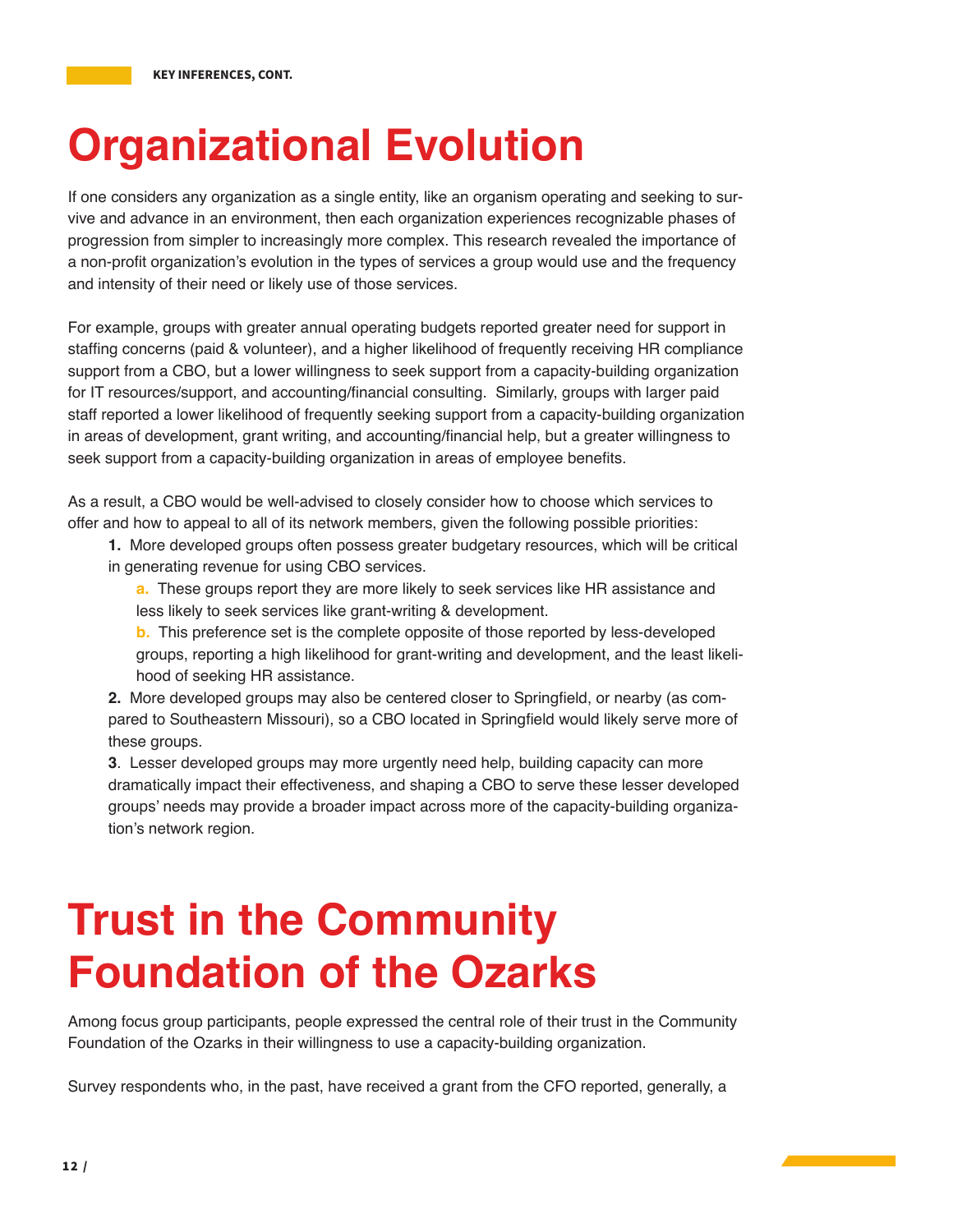greater likelihood of more frequently using CBO-offered services. This, despite grant-recipients not expressing a greater need for services than their non-grant-recipient counterparts. This group characteristic—having received as compared to not having received a CFO grant in the past—also yielded differences in other responses.

For example, among non-grant-recipients, employing a greater amount of volunteers was linked to a lower likelihood of using CBO services. However, among grant-recipients, employing a greater amount of volunteers was not linked at all, or slightly positively linked, to a greater likelihood of using CBO services. That is, the relationship between volunteer workforce and likelihood of using CBO services differed according to whether or not the group had or had not received a grant from the CFO. Differences like these, in the relationships between group characteristics and reported usage likelihood, between grant and non-grant-recipients may reflect the groups' trust in the CFO. Grant recipients, as a function of their trust in the CFO, may be more receptive to a CBO championed by the Community Foundation of the Ozarks.

Comparatively, non-grant-recipients may possess less trust—not negative views—than grant-recipients due to lack of similar firsthand CFO experiences.

In creating a capacity-building organization and encouraging its use by network members, then, the Community Foundation of the Ozarks may see more early success by

**1.** Appealing to network members who have received grants/other types of direct support from the CFO.

**2.** Inquiring and recording what past interactions a group has had with the CFO, to better determine how the existing relationship with the CFO may inform the CBO usage behaviors of members.

**3.** Exploring how to brand the potential CBO to leverage the trust network members hold in the CFO.

**4.** Better understanding what limitations prevent network members from having received grants from the CFO to bypass those limitations' effect, if possible, on those members' usage of a CBO.

Alternatively, grant-recipients may possess a disposition more receptive to seeking and receiving external resources, like grants, which also makes them more likely to seek support from a CBO. Non-grant-recipients disposition may be less receptive/motivated to seeking and receiving external resources, like grants, which makes them less likely to seek support from a CBO.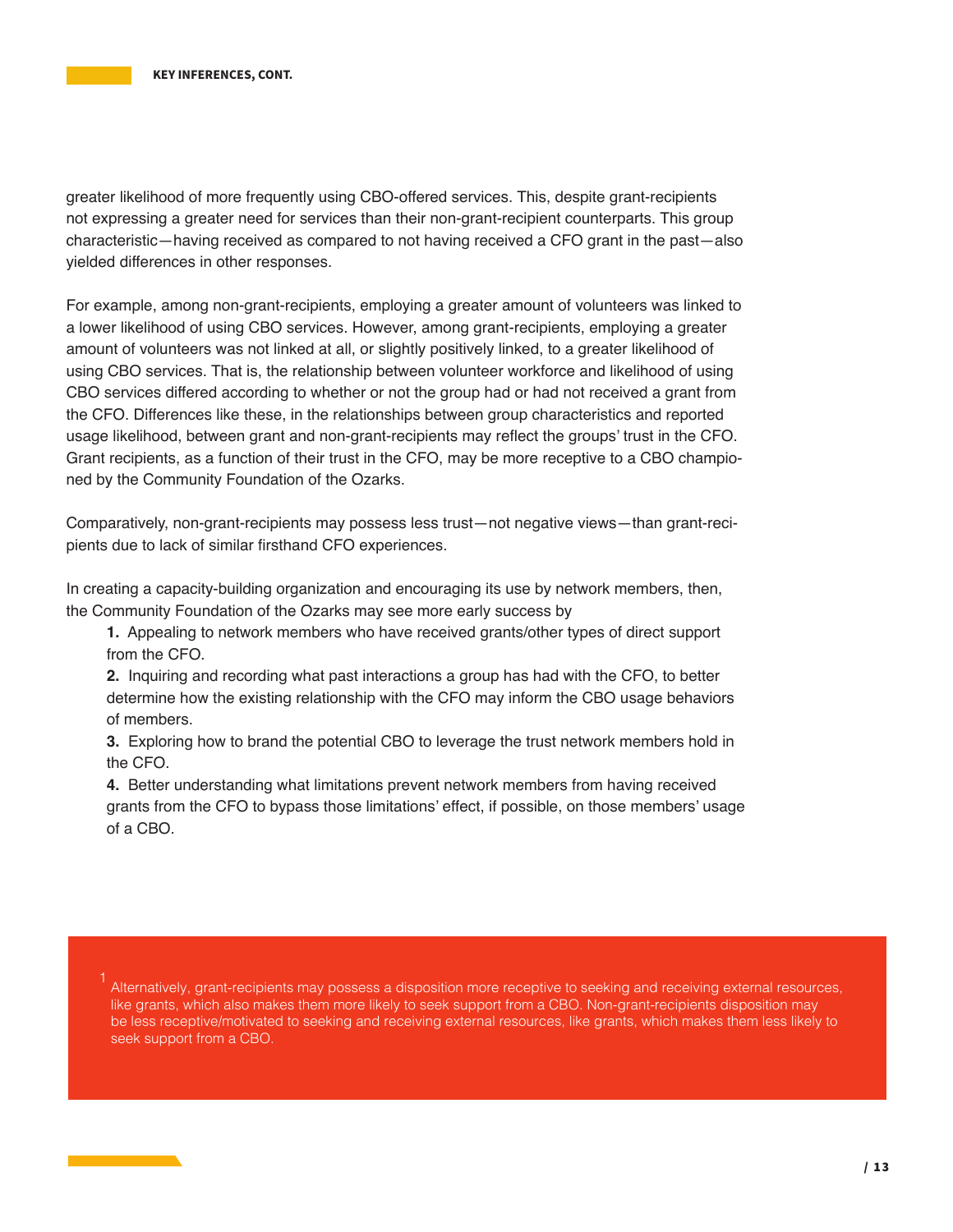# **Revealed Insights**

Although these were not targeted by this research effort, the research team uncovered a number of important insights in exploring the feasibility of a capacity-building organization for the Ozarks and Southern Missouri region.

## **Competition Harms Capacity.**

In a focus group conversation, a non-profit leader stated "a capacity-building organization could make the most impact by bringing non-profits with similar missions to the table and facilitating their collaboration for mutual grant resources, rather than relying on all of us to continue competing for the same resources."

One of the most impactful ways for a central entity to build the capacity and increase the impact of non-profit organizations in the target region would be a central decision-making entity who recognizes how multiple groups—with similar or aligning missions/interests—may mutually benefit from shared resources. This coordination function would ideally live within a single role at a CBO, and the role would require:

**1.** A broad (not necessarily deep) knowledge of the member network.

**2.** A formal organizational mechanism for regularly receiving information on NPOs pursuits/ interests, perhaps organized into major categories of service/mission areas.

**3.** A creative, proactive approach to forming strategic partner efforts between and among NPOs.

## **Potential Early Models of a CBO in the Ozarks/Southern Missouri Region.**

Considering this collaboration-conduit role at a CBO and in reflecting on all of the information gathered in this research effort, Habitat Communication & Culture offers a number of potential early versions a capacity-building organization in the Ozarks and Southern Missouri Region may take.

**1. DEVELOPMENT/FUNDRAISING + SERVICES HUB.** A meaningful volume of NPO respondents in the area expressed greatest need for, willingness, and likely frequency to use services related to development, fundraising, and/or securing more sources of funds. A minimalist approach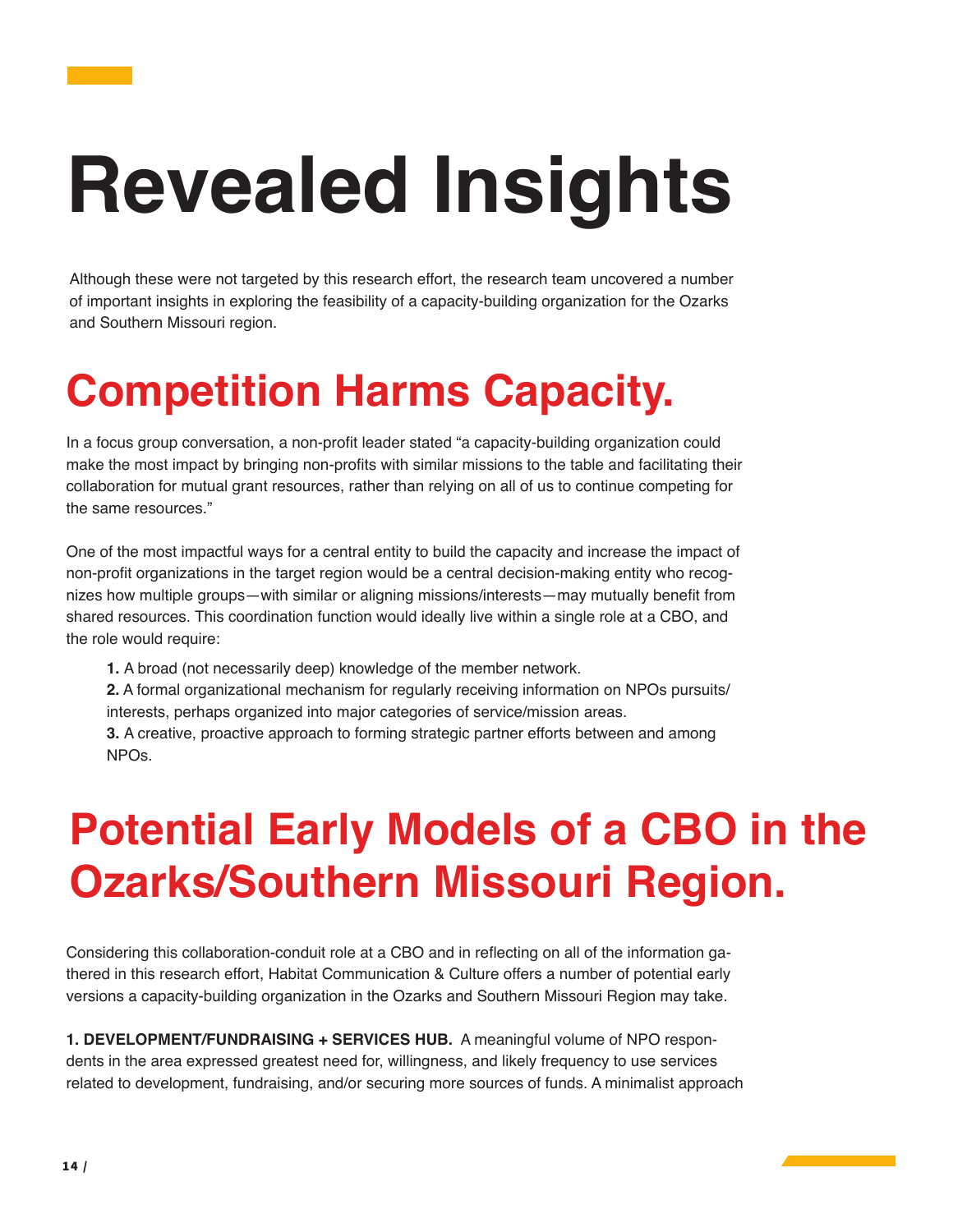to a CBO could include a single professional whose primary responsibilities and competencies resembled:

**a.** Development and fundraising resource(s) for users (comprising something like a 40-60% of full-time equivalent duty-time)

**b.** Collaboration-conduit resource for users (comprising something like a 10-15% of full-time equivalent duty-time)

**c.** Field and refer user-initiated requests for services to designated service vendors (comprising something like a 25-50% of full-time equivalent duty-time)

In this model, the CBO would primarily be a hub, a first-stop for capacity-building, that NPO groups would contact. When the contacting group required development services or collaboration opportunities, the CBO would be equipped to provide those. Otherwise, the CBO would maintain a list of preferred service vendors (e.g., an accounting service vendor) that groups could use. The CBO and service vendors may, in this model, provide a centralized mechanism to use efficiencies of scale for reduced pricing of services to members.

**2. PROCEDURAL EXPERT.** If a CBO expanded beyond the minimalist first model, a designated expert in non-mission-specific business/organizational processes, broadly, could serve much of the remaining volume of needs. Rather than being a specialist in a given area of service (e.g., accounting), this operations professional would serve a greater volume of groups as a generalist, with a fundamental knowledge-base of areas like accounting, governance, staffing, HR compliance, tax/ agency compliance. At this early stage, staffing a CBO with a specialist with deep-level expertise in a single area—other than fundraising—would be premature, given the unclear usage patterns/ needs of members.

However, a generalist, who could provide support to many different groups by contributing in many different areas of their needs, could serve to ramp up an early-generation CBO until a market for usage habits can be better determined and CBO staffing and specializations can be built to match.

**3. NON-PROFIT CONSULTING HUB.** Finally, information produced by this research indicates non-profit groups need more customized, advisory services related to their organizational leadership and effectiveness. Among survey respondents, 90% indicated they would likely (53%) or certainly (37%) seek this type of consulting service from a CBO, rather than a different service provider. After workforce planning to meet the broad-scale suite of organizational processes outlined above, a CBO could offer non-profit user groups consulting-type services, including leadership coaching, strategic planning and implementation, and organizational development.

This research made evident that non-profit groups face similar challenges to for-profit groups, but they often face these with more hindrances and fewer resources. Simply, although NPOs can benefit from the models and practices employed by for-profit groups, NPOs qualitatively differ and they would benefit from models and practices developed and created for them, not adapted to them. The current research effort and report, for example, could inform groups like the CFO who seek to amplify and support the impact of their region's non-profit groups. Although CBOs exist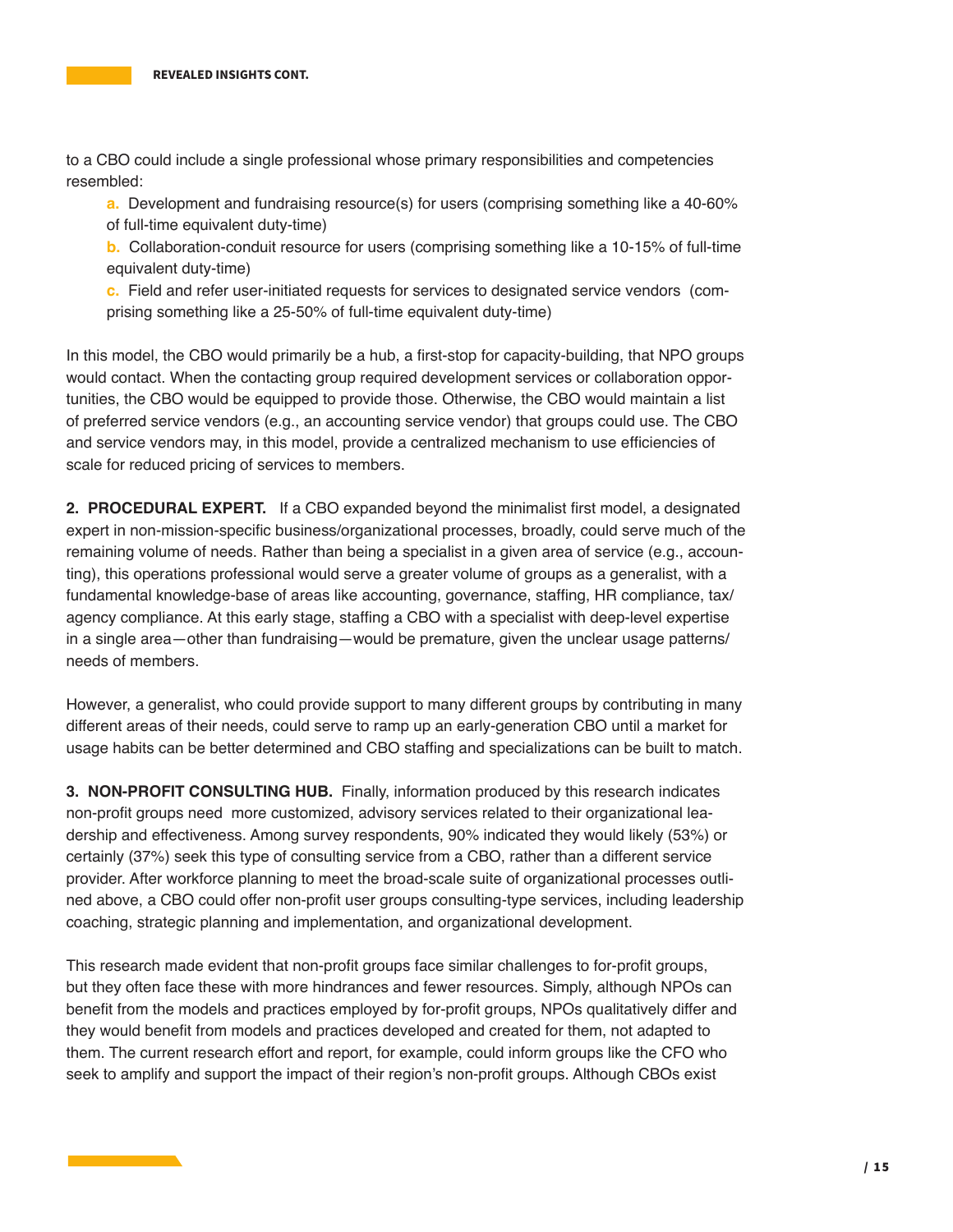in other locations and resources like BoardSource can inform high-level leadership, our research yielded few guiding elements for creating and maintaining a CBO.

What if the CBO incubated and housed a Center for Non-Profit Insights, an organizational area specifically designated to understand, document, and disseminate real-world lessons and wisdom—originating in NPOs—for CBOs and NPOs to use?

As a first contribution to the national network of non-profit work, such a Center could create guidance and expertise specific to CBOs, for example, by identifying all CBOs across the country to create a network of these entities whose collective wisdom, along with reports like these, could inform and catalyze the more efficient maintenance or creation of CBOs in the US. The research resources devoted to the current project, then, could extend their utility.

The Center could benefit from the tremendous resource pool of local universities (including a large university with a formal Public Affairs mission featuring a pillar of Community Engagement), through strategic partnerships with different colleges and faculty members, who are required to produce research, to serve their communities, and to provide rich, learning experiences for students. These learners, as soon-to-be/current professionals, can contribute to non-profit's organizational needs while they gain real experiences in their career field, all under the supervision of talented faculty with advanced training in specialty areas.

This need for consulting-type services fell below the urgency and volume of need for the other services. In descending order, these needs are: development, organizational procedures, consulting. 2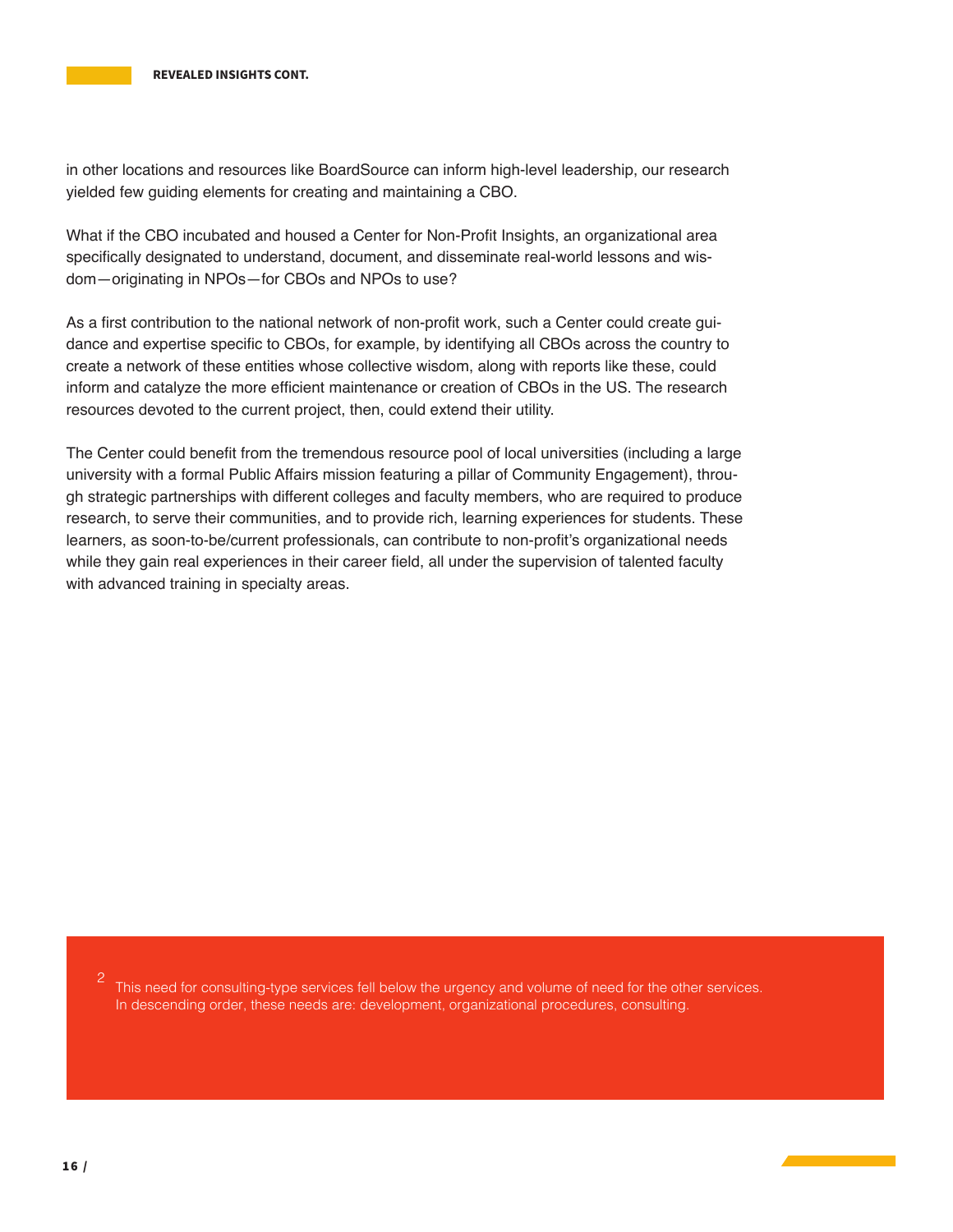# **Survey Results**

#### **THE SURVEY FEATURED 3 MAJOR SECTIONS OF QUESTIONS**

- 1. **13 SERVICE CATEGORIES:** Respondents provided 3 different types of responses to a list of 13 possible service categories that a CBO may offer.
	- **a.** How frequently would you use each of the following service categories, if it were offered by a CBO?
	- (1=Never; 5=More than one time every month)
	- **b.** How willing are you to seek each service from a CBO, rather than seeking if from a different vendor?
	- (1=Would certainly seek from CBO; 4=Would certainly seek from different vendor)
	- **c.** Please order the 13 categories, where 1 is the service category you're most willing to pay for (not necessarily pay the most), and 13 is the service category you're least willing to pay for (not necessarily pay the least).
- **2. AREAS OF NEED:** Below is a list of challenges, please indicate how much you agree or disagree with each statement about your group's need for help meeting that challenge (1=Strongly Disagree; 5=Strongly Agree) **3. QUESTIONS ABOUT GROUP'S CHARACTERISTICS:** Respondents answered approximately 15 items about their group's characteristics, including workforce size, years of operation, presence of designated development/fundraising staff, and the extent of COVID-19's impact on their funding and felt need for their services.

## **13 Service Catagories**

For each of the following three presented result sets, respondents were considering the following list of service categories, numbered consistently throughout all results.

- **• STAFFING & TALENT (HIRING, PERF. MANAGEMENT) 1**
- **• EMPLOYEE BENEFITS (PAYROLL, HEALTH INSURANCE) 2**
- **• HR COMPLIANCE (LEGAL COMPLIANCE, DEI, 3 CULTURAL CONSCIOUSNESS)**
- **• ORG. GOVERNANCE (BY-LAWS, BOARD MANAGEMENT/ 4 COMPOSITION, BOARD DEVELOPMENT)**
- **• IT SUPPORT (CYBERSECURITY, TECH. SUPPORT, 5 SOFTWARE ACCESS)**
- **• IT RESOURCES (EQUIPMENT, STORAGE/CLOUD/SERVER) 6**
- **• ORGANIZATIONAL DEVELOPMENT (BUILDING DONOR 7 RELATIONSHIPS FUNDRAISING BRANDING/MARKETING PLANNED GIVING/ESTATES)**
- **• GRANT WRITING 8**
- **• CONSULTING FOR NON-PROFITS (EXECUTIVE DIRECTOR/LEADERSHIP COACHING STRATEGIC PLANNING IMPLEMENTATION) 9**
- **• VOLUNTEER MANAGEMENT 10**
- **• INSURANCE/RISK MANAGEMENT 11**
- **• ACCOUNTING/FINANCIAL CONSULTING 12**
- **• SECURITY/DISASTER PLANNING 13**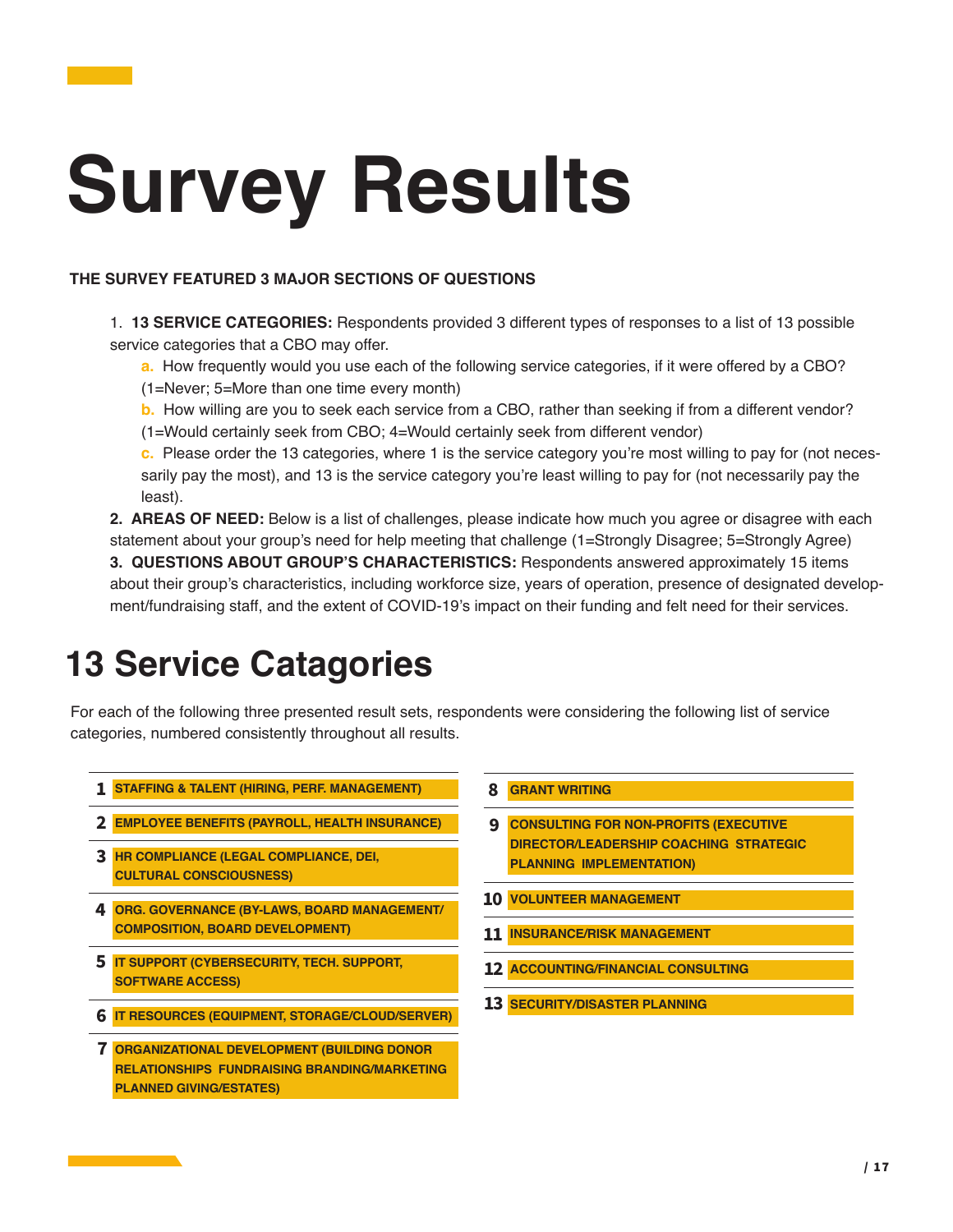#### **Frequency of Use**









**LESS FREQUENT <-> MORE FREQUENT CERTAIN TO USE CBO <-> CERTAIN TO USE DIFFERENT VENDOR**

= Mean Frequency Level **and Contract Contract Contract Contract Contract Contract Contract Contract Contract Contract Contract Contract Contract Contract Contract Contract Contract Contract Contract Contract Contract Cont**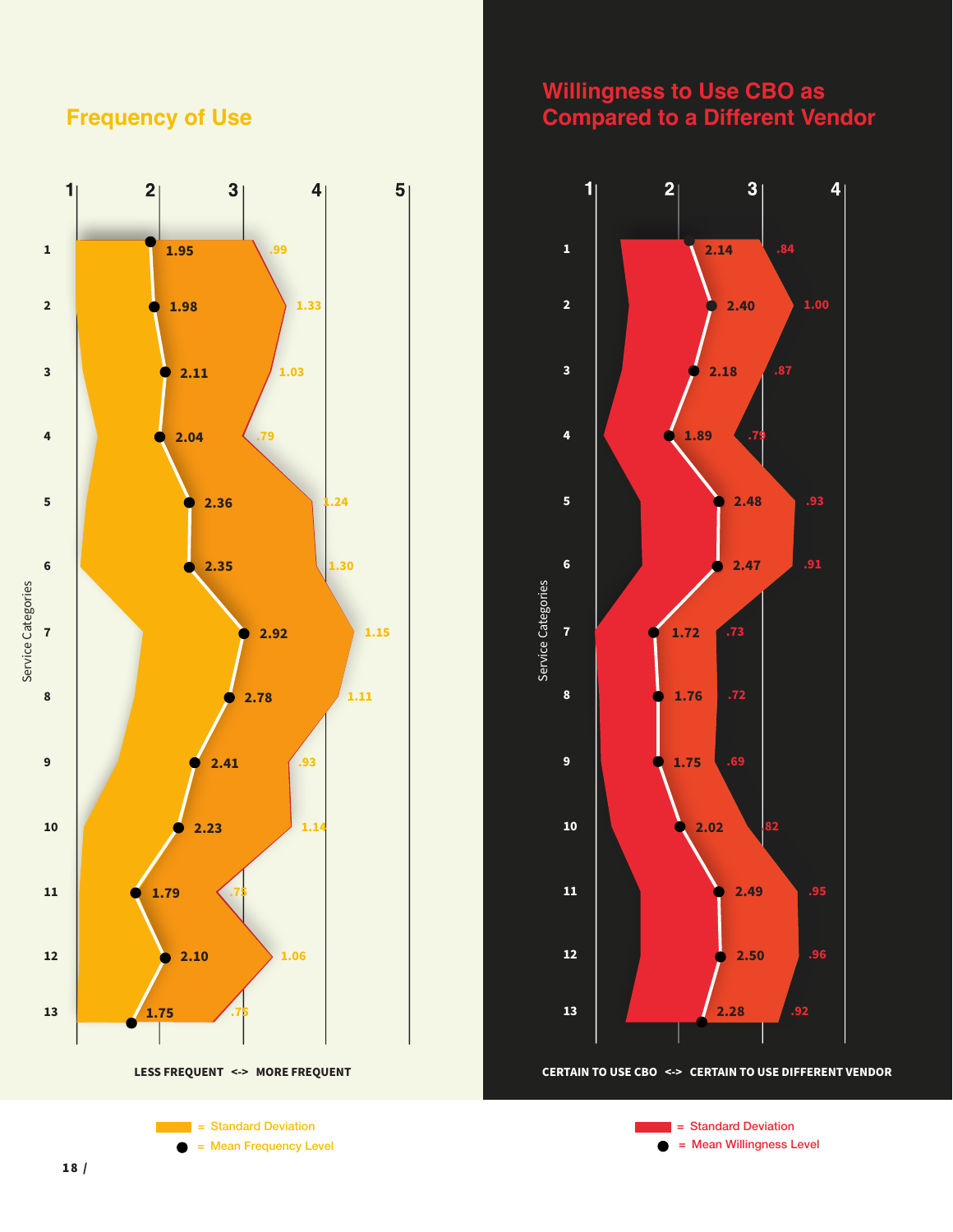### **Most Willing-Least Willing to Pay for Service from CBO**

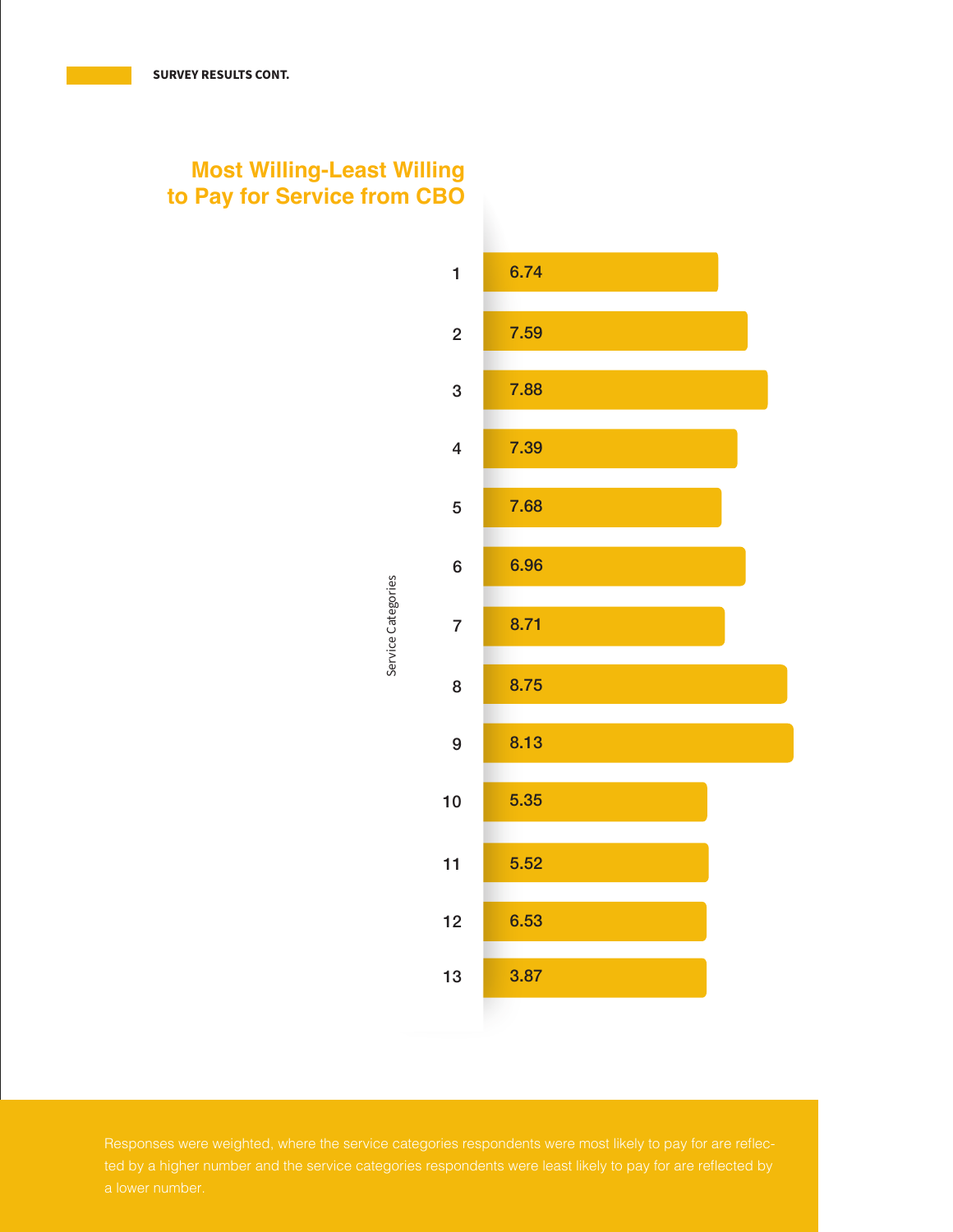### **Areas of Need**

| <b>Obtaining more funding</b>                                          | 4.33<br>$-0.96 -$ |
|------------------------------------------------------------------------|-------------------|
| Development, broadly                                                   | 3.79<br>$-0.87 -$ |
| Raising awareness about our<br>services, mission, or value             | 4.12<br>$.92 -$   |
| Finding additional volunteers or<br>keeping the volunteers we have     | 3.41<br>$1.31 -$  |
| Finding enough qualified staff                                         | 2.99<br>$1.32 -$  |
| Most administrative tasks in our group                                 | 2.61<br>$1.19 -$  |
| <b>Business documentation matters</b>                                  | 2.58<br>$-1.07-$  |
| Maintaining continuity of operations                                   | 2.48<br>$-1.12-$  |
| Transition from founder/director to an<br>organization-based operation | 2.74<br>1.40      |
| Following appropriate board governance                                 | 2.82<br>1.29      |
|                                                                        |                   |

Based on survey responses to agree/disagree with each of the following statements 1= Strongly Disagree, 2=Disagree, 3=Neither Agree nor Disagree, 4= Agree, 5=Strongly Agree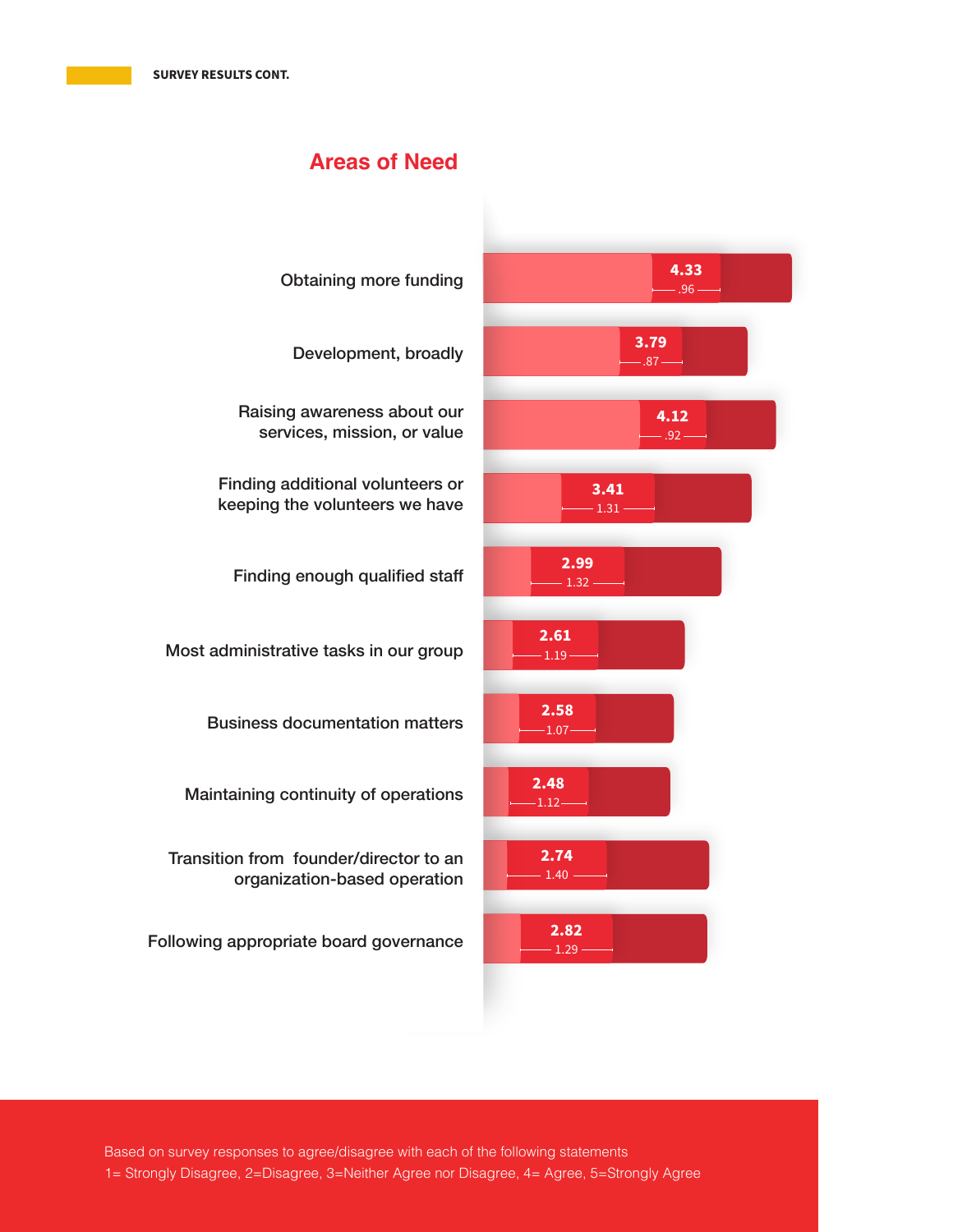## **Group Characteristics**

Across April 2021, the research team partnered with the CFO to request responses to the described survey. Starting with a master list of more than 700 email addresses for the CFOs network of members, the research team requested responses to surveys in a series of 3 emails, sent weekly with responding contacts removed from each subsequent request. The resulting sample featured 144 respondents, whose reported characteristics are presented below:

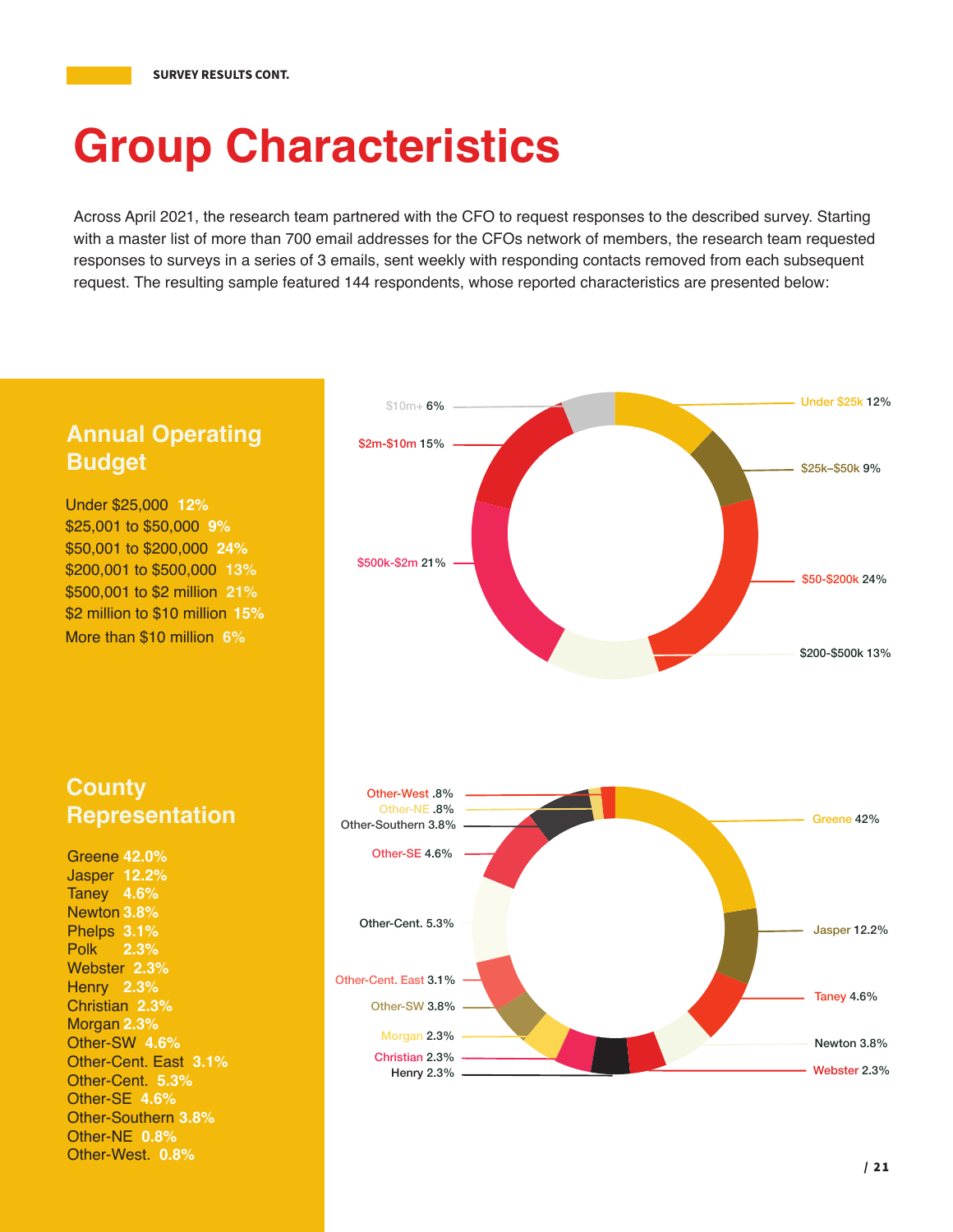



#### **Volunteer Workforce**

**75%** of respondents' groups rely on volunteers of some type

- 77% of groups rely on occasional volunteers
- 79% of groups rely on regular volunteers
- 67% of groups rely on event-specific volunteers

**Paid Workforce**

**77%** of respondents' groups employ, or have employed, at least one paid staff member

Staff volume ranged from 1-225 employees

- 44 groups employed flexible workers
- 
- 92 groups employed Part-time workers
- 95 groups employed Full-time workers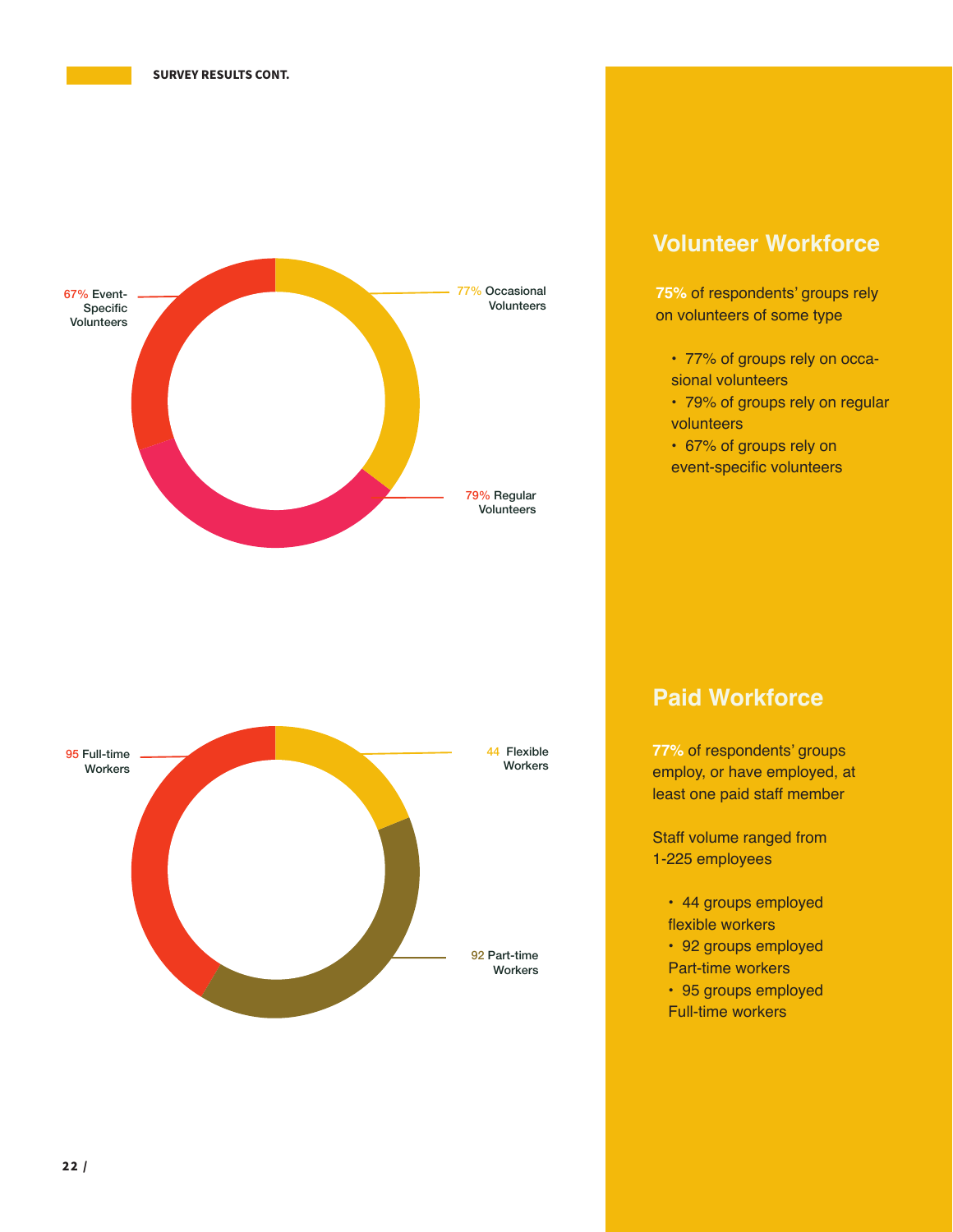## **Location & Access to Internet**

Urban Area **35.04%** Rural Area Without Reliable Internet Access **10.95%** Rural Area With Reliable Internet Access **35.04%** Suburban Area **18.98%**



## **Effects of COVID-19**

#### **REPORTED EFFECT OF COVID-19 PANDEMIC ON GROUPS' FUNDING LEVELS**